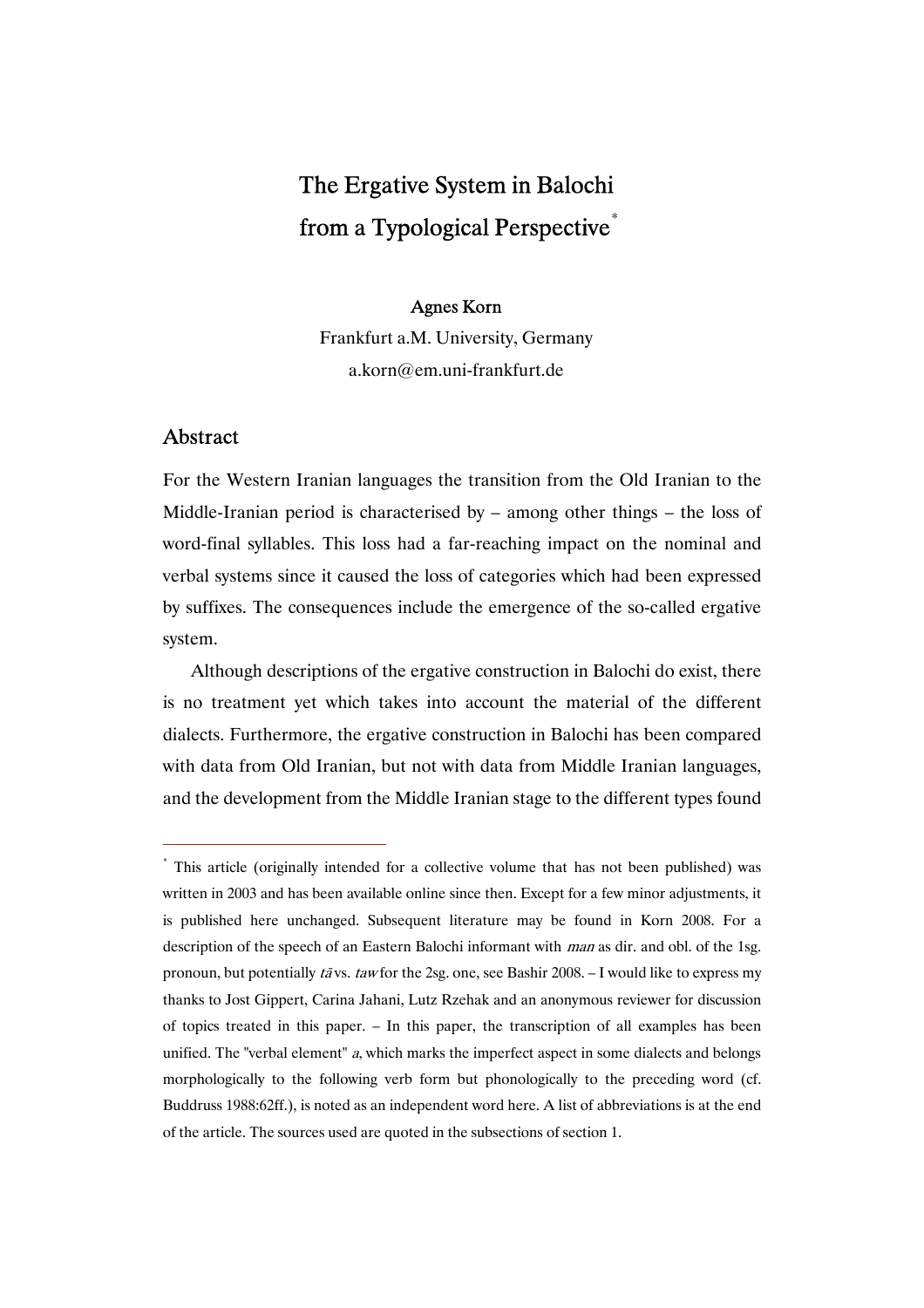in present-day Balochi has also not yet been studied. The aim of this paper is therefore to present the data from the Balochi dialects as far as they are known today and to update, complete (and in some points, correct) previous descriptions of the matter.

## 0. Introduction

 $\overline{a}$ 

As with many other modern Iranian languages, the majority of the Balochi dialects show a phenomenon called split ergativity.<sup>1</sup> This may be defined as follows: in all tenses formed from the present stem (PR), there is a nominative construction, i.e. the subject is in the direct case (also called nominative or rectus) and the object (if any) is in the oblique case;<sup>2</sup> the verb agrees with the subject. In the tenses formed from the past stem  $(PT)$ ,<sup>3</sup> however, there is an

<sup>&</sup>lt;sup>1</sup> The ergative construction in Balochi has been treated by Moškalo and Farrell (the latter apparently without knowledge of the former's study). Moškalo 1985 was written at a time (1981) when major treatments of Balochi dialects had not yet appeared (Southern Balochi: Collett 1983 (Kechi dialect of Oman) and Farrell 1990 (Karachi Balochi), Western Balochi: Nawata 1981 and Buddruss 1988 on the Balochi of Afghanistan, Iranian Balochi: Jahani 2003 and Baranzehi 2003), so some dialect data were missing. The same applies to the treatment of Balochi in Bossong 1985. The focus of Farrell's 1995 study is mainly on Southern Balochi as spoken in Karachi. Both Moškalo 1985 and Farrell 1995 use data from Old Persian but not from Middle Iranian languages in their discussions of the origin of the Balochi ergative construction.

 $2$  Similar to the situation found e.g. in New Persian, Hindi and Turkish, not all objects are marked in Balochi ("differential object marking"), i.e. only definite direct objects are marked ("identified object marking", cf. Farrell 1995:219) while indefinite objects show no ending (i.e. appear in the direct case): "the more definite and the more animate the object the more likely it is to have the [obl.] suffix" (Farrell 1990:65). See also fn. 8.

<sup>&</sup>lt;sup>3</sup> Tenses formed from the Balochi past stem (which ends in  $-t$ ) include the following (terminology as in Farrell 1990): simple past (e.g. *gušt* "said"), past subjunctive (*bu-gušt-ēn-*"would have said"), and also encompass the compound tenses formed from the perfect stem (ending in -t-ag- if a suffix follows, otherwise mostly in -t-a), i.e. present perfect (gust-a "has said"), past perfect (*gušt-a bīt-a / gušt-ag-at / gušt-ag-ā* "had said"). Translations of examples are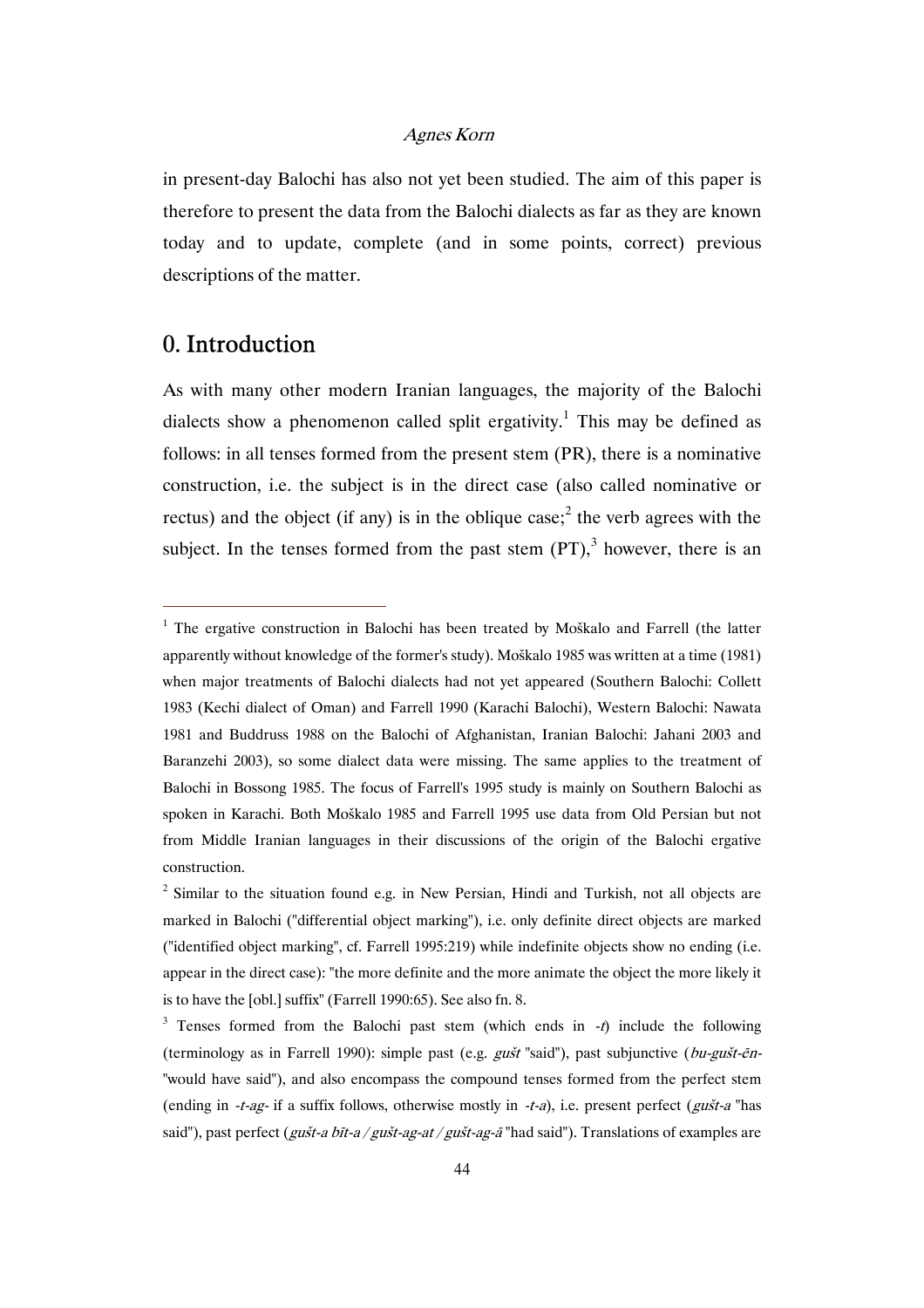ergative pattern, i.e. only the subject of intransitive verbs appears in the direct case, whereas the logical subject (agent) of transitive verbs<sup>4</sup> appears in the oblique case and the logical object in the direct case, but, as will be shown below, sometimes also in the oblique<sup>5</sup> or the object case<sup>6</sup> (see section 1.); indirect objects are in the oblique or object case. The verb itself is without ending, which is equivalent to the form of the 3sg. It may agree in number with a 3rd person object in that it can take the 3pl. suffix agreeing with a 3pl. object (Table 0.1).

| verb                                                                              | cases used                             | verbal agreement           |  |  |  |
|-----------------------------------------------------------------------------------|----------------------------------------|----------------------------|--|--|--|
|                                                                                   | intransitive subject: direct case      | with the subject           |  |  |  |
| transitive                                                                        | agent: oblique case                    | with the object (optional) |  |  |  |
|                                                                                   | object: direct, oblique or object case |                            |  |  |  |
| <b>Table 0.1:</b> Use of cases in the tenses formed from the past stem in Balochi |                                        |                            |  |  |  |

meant rather literally, the verb forms being rendered by the corresponding English constructions, without implying that the functions are the same.

 $\overline{a}$ 

<sup>4</sup> Some verbs are treated as transitive (i.e. with logical subject in the obl. case) which would be considered intransitive in other languages, e.g. *kandag/handag* "to laugh", *kullag* "to cough", *gwārag* "to rain" (Moškalo 1985:118); similar observations may be made for Pashto, including verbs like xandəl "to laugh", prəčəl "to sneeze", nacəl "to dance" (Lutz Rzehak, personal communication). Conversely, some verbs borrowed from Urdu which one might assume to be transitive are treated as intransitives as they are in Urdu (Farrell 2003:199). The (in)transitivity of periphrastic verbal constructions and complex verbs depends on the properties of the finite verb (see section 2.5).

 $<sup>5</sup>$  Note that in spite of Farrell's notes (1995:222, 224), sentences with both the agent and the</sup> object in the oblique case do occur in several Balochi dialects, cf. the examples in Tables 1.1ff.

<sup>6</sup> According to Farrell 1995:223, plurality of an object tends not to be marked on the verb if a plural object is in the object case. The other studies do not discuss this situation.

In this article, mixed constructions are subsumed under "ergative"; i.e. unless there is a nominative pattern with the subject agreeing with the verb, transitive constructions in the past domain are treated as variations of Balochi ergativity. This includes e.g. patterns with agent and object in the same case provided that the verb tends to agree with the object, not with the subject. For more discussion of the mixed patterns, see Korn 2008.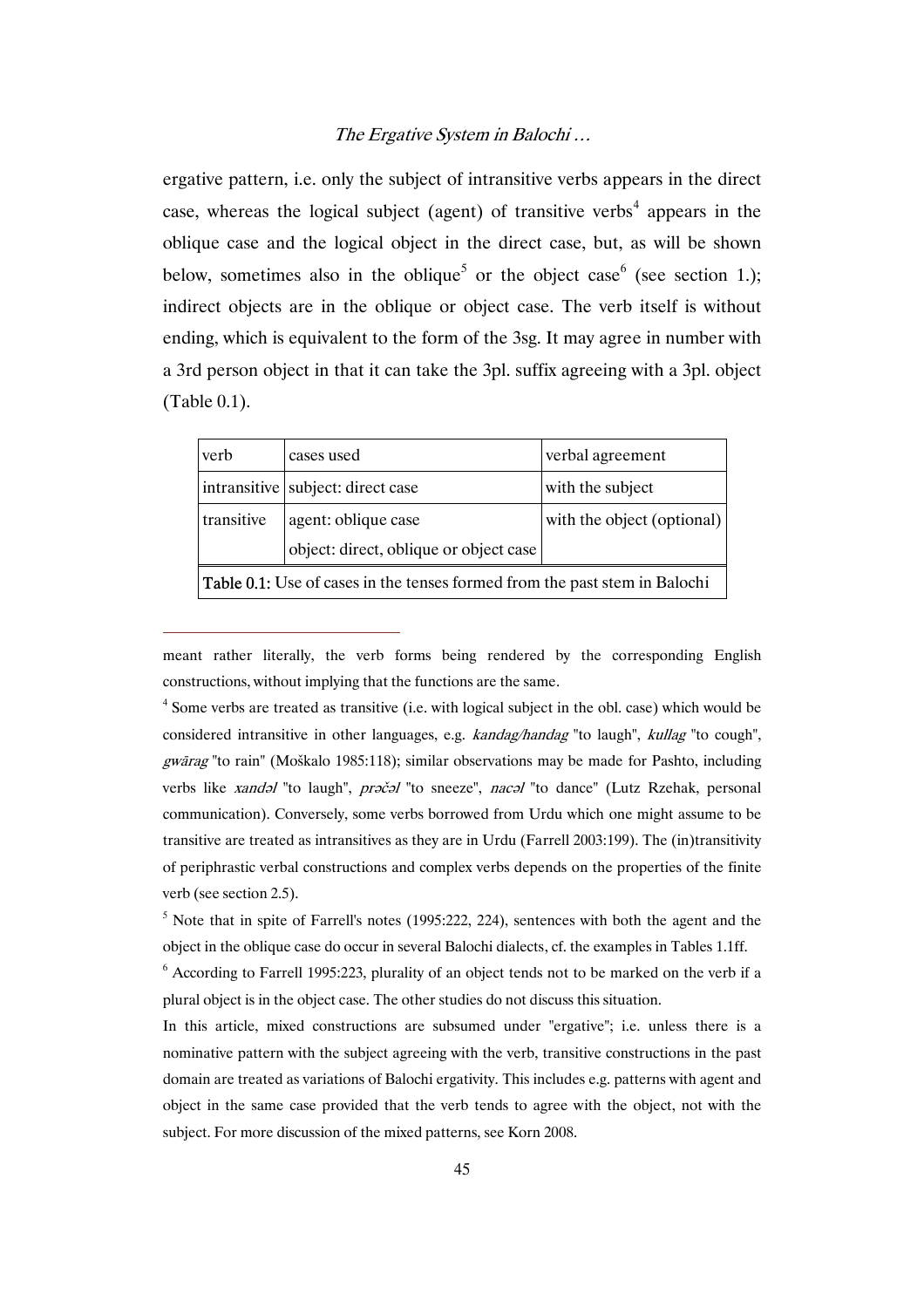There is no agreement yet about the number and the terminology of cases in Balochi, let alone on a supradialectal level. For the purposes of this paper, the following case system will be assumed as underlying all Balochi dialects (Table 0.2). $<sup>7</sup>$ </sup>

|                                                |  |                  |                                          |             | $\frac{1}{2}$ direct oblique object <sup>8</sup> genitive vocative |  |  |
|------------------------------------------------|--|------------------|------------------------------------------|-------------|--------------------------------------------------------------------|--|--|
| singular                                       |  | -ā               | -ārā                                     | $-a y^{10}$ | -Ø                                                                 |  |  |
| plural                                         |  | $-\bar{a}n^{11}$ | $-\bar{a}n(r)\bar{a}$ $-\bar{a}n\bar{t}$ |             | -ān                                                                |  |  |
| <b>Table 0.2:</b> Basic case system of Balochi |  |                  |                                          |             |                                                                    |  |  |

In the case of the personal pronouns of the 1st and 2nd persons, the variation between the dialects does not allow the establishment of a common system. Leaving aside some less important variants, the forms for the three main groups of dialects (Western (WB), Southern (SB) and Eastern (EB) Balochi) are as in Table 0.3.

The personal pronouns appear in the object case when constituting the direct or indirect object. In some dialects it is the oblique case that is found in agent function and after prepositions, whilst in other dialects it is the direct

 $7$  For the case system of Iranian Balochi, see section 1.4.

<sup>&</sup>lt;sup>8</sup> This case (called dative, accusative or dative/accusative in the sources) is found in most Balochi dialects and is used to a varying degree (more often in the sg. than in the pl.) instead of the oblique if an object (direct or indirect) is to be emphasised.

 $9$  Note that in the direct case, number is not marked on nouns and demonstrative pronouns: e.g. the demonstrative pronoun  $\bar{a}$  (also used as personal pronoun for the 3rd person) may be singular or plural. The number may be inferred from the verbal ending if the noun/pronoun is the subject of a nominative sentence or the object of an ergative sentence. Since agreement is optional in the latter case, ergative sentences without a suffix on the verb are ambiguous as far as the number of the agent is concerned.

<sup>&</sup>lt;sup>10</sup> The ending of the gen.sg. varies considerably, ranging from -ay (WB dialects) via - $\bar{e}$  (SB and EB) and -*ī* (only in some cases of names etc. in WB) to -*a* or even zero in southern WB (cf. Jahani 1994:288).

<sup>&</sup>lt;sup>11</sup> In several Bal. dialects, long vowel + *n* is pronounced as nasalised vowel especially in preconsonantal position.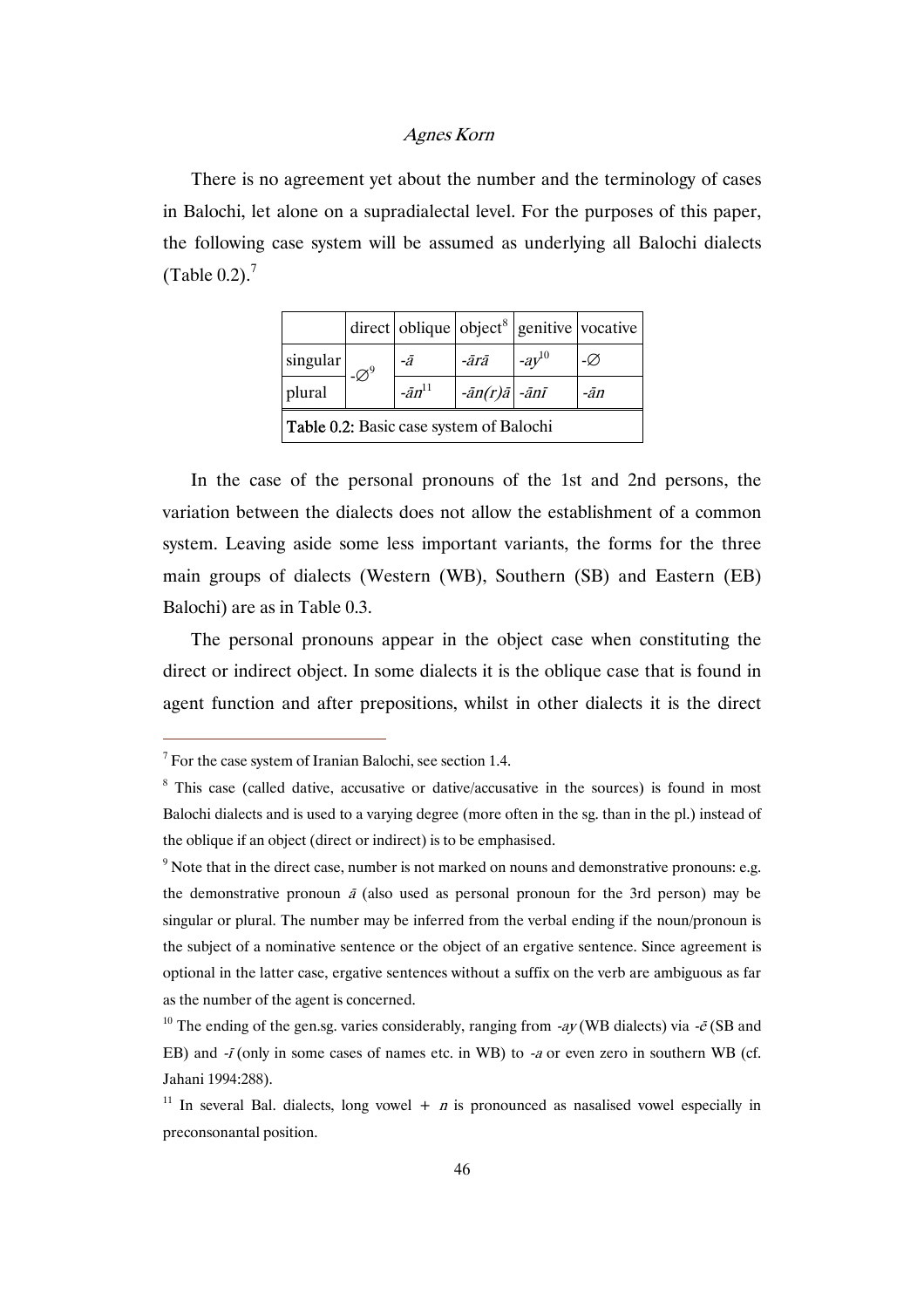|                  |                                                                  |           | direct                              | oblique object |                                                  | genitive                  |  |  |
|------------------|------------------------------------------------------------------|-----------|-------------------------------------|----------------|--------------------------------------------------|---------------------------|--|--|
| $singular$   1st |                                                                  | EB        | mã, ma, mã   mã                     |                | manā, manā                                       |                           |  |  |
|                  |                                                                  | WB        | man                                 |                | manā                                             | $m(a)$ nī                 |  |  |
|                  |                                                                  | SB        | man                                 | manā           | manārā                                           |                           |  |  |
|                  | 2nd                                                              | EB        | t <sup>h</sup> aw, t <sup>h</sup> a |                | t <sup>h</sup> arā                               |                           |  |  |
|                  |                                                                  | WВ        | taw, ta                             |                | tarā                                             | $t^{(h)}$ aī, $t^{(h)}$ ī |  |  |
|                  |                                                                  | SB        | taw, tō                             | $t(a)r\bar{a}$ | tarārā                                           |                           |  |  |
| plural           | 1st                                                              | EB        | mā                                  |                | $m\bar{a}r(\bar{a})$                             |                           |  |  |
|                  |                                                                  | WВ        | (am)mā                              |                | (am)mārā                                         | $(am)$ may, mē            |  |  |
|                  |                                                                  | <b>SB</b> | mā                                  | mārā           |                                                  |                           |  |  |
|                  | EB<br>2nd                                                        |           | $\check{s}(a)$ wā, šā               |                | $\check{s}(a)$ wār, šār $ \check{s}(a)$ wāī, šāī |                           |  |  |
|                  |                                                                  | WB        | $\check{s}(u)$ mā                   |                | šumārā                                           |                           |  |  |
|                  | SB                                                               |           | šumā                                | šumārā         |                                                  | šumay, šumē               |  |  |
|                  | <b>Table 0.3:</b> Inflection of the personal pronouns in Balochi |           |                                     |                |                                                  |                           |  |  |

case. For more discussion, see sections 1.1-1.4, 2.1.

The word order in ergative constructions is agent – object – verb in unmarked cases, but other sequences of elements also occur (Moškalo 1985:117f.).

# 1. The ergative construction in the Balochi dialects

The use of the ergative construction differs markedly depending on the dialects. So the system found in the three main groups of dialects will be discussed first.

## 1.1 Eastern dialects

According to the possibly outdated data we possess of the Eastern dialects, the ergative construction is used throughout (Table 1.1). The agent (nouns and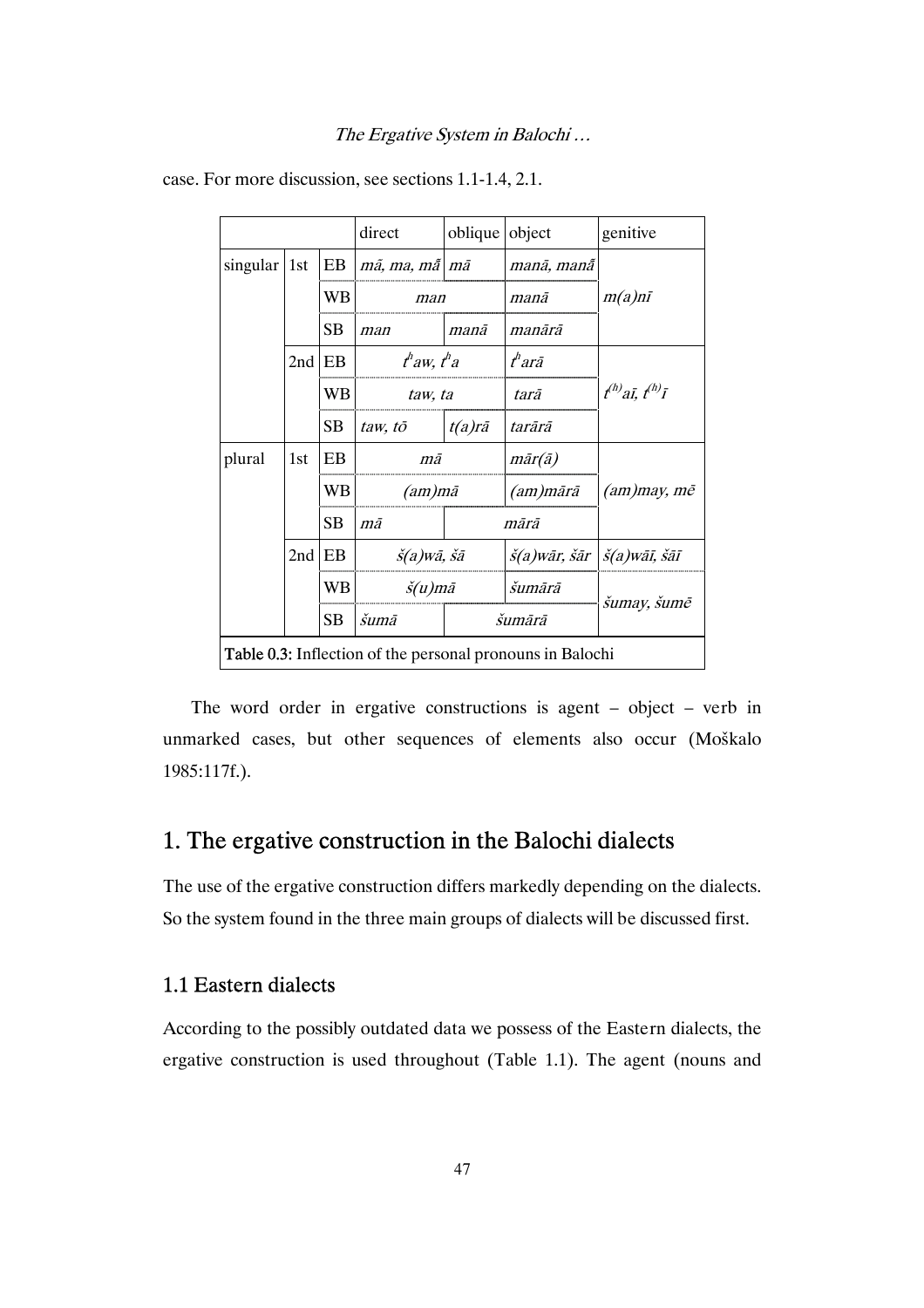| agent                                                            |           | object                                             | verbal ending |                                                      |                                   |  |
|------------------------------------------------------------------|-----------|----------------------------------------------------|---------------|------------------------------------------------------|-----------------------------------|--|
| obl.:                                                            |           | dir.: $-\varnothing$                               |               | agreeing with $3rd$ person object:                   |                                   |  |
| sg. $-\bar{a}$                                                   |           | obl./obj.:                                         |               | sg. $-\varnothing$                                   |                                   |  |
| pl. $-\tilde{a}$                                                 |           |                                                    |               | pl. -ant                                             |                                   |  |
|                                                                  |           | sg. - $ar(\bar{a})$<br>pl. - $\tilde{a}(r\bar{a})$ |               |                                                      |                                   |  |
| examples: <sup>13</sup>                                          |           |                                                    |               |                                                      |                                   |  |
| mardumā                                                          | <b>Os</b> | nayan                                              | D             | $w\bar{a}r\bar{t}^{h}a^{14}$                         | "the man has eaten bread"         |  |
| mā                                                               | Os        | zahmā                                              |               | Op $\bar{a}r\vartheta a\gamma\text{-}ant^{15}$       | "I have brought the swords"       |  |
| mā                                                               | <b>Os</b> | mardārā                                            |               | Ap $ja\vartheta a^{16}$                              | "I have struck the men"           |  |
| bādšāhā                                                          | <b>Os</b> | manã                                               |               | As $k^h u \check{s} t^h a^{17}$                      | "the king has killed me"          |  |
| šā                                                               | Dp        |                                                    |               | zānt ${}^b\bar{o}\,k^{\mathcal{h}}u\vartheta a^{18}$ | "have you done it knowingly?"     |  |
| ēšīā                                                             | Os.       | $\check{c}^h$ ixtar dān                            | $\mathbf{D}$  | $dru\check{s}t^h a^{19}$                             | "how much grain has s/he ground?" |  |
| ãhã                                                              |           | $Op$ tōbī                                          | D             | $ja\vartheta a^{20}$                                 | "they have dived"                 |  |
| ãhīā                                                             | Os        | $th$ arā                                           |               | As $h\bar{e}$ ci na da $\vartheta a^{21}$            | "he/she has given you nothing"    |  |
|                                                                  |           |                                                    |               |                                                      |                                   |  |
| Table 1.1: The ergative construction in Eastern Balochi dialects |           |                                                    |               |                                                      |                                   |  |

pronouns) is in the oblique case.<sup>12</sup>

<sup>&</sup>lt;sup>12</sup> In one example in Elfenbein 1966:14, the pronoun of the 1sg. is in the direct case (i.e. *man*) when functioning as an agent. It is not clear, however, where this example comes from; both Grierson 1921 and Gilbertson 1923 note the use of the oblique also for the pronoun of the 1sg.; see the examples below. Note that the examples given in Elfenbein 1966:11ff. are the same sentence for all dialects discussed, so they do not seem to be authentic data. See also fn. \* above.

 $^{13}$  In the examples to follow, underlining marks oblique (glossed O) and object (A) endings on the agent and the object, suffixed pronouns in agent function (see section 1.5) and verbal agreement with the object. D denotes direct case, which distinguishes the singular (s) from the plural (p) only in the case of pronouns of the 1st and 2nd persons.

<sup>&</sup>lt;sup>14</sup> Example from Dames 1881:27.

<sup>&</sup>lt;sup>15</sup> Example from Gilbertson 1923:113.  $m\bar{a}$  is the obl. of the pronoun of the 1sg., the direct case of which is ma, mã or mã (Grierson 1921:343).

<sup>&</sup>lt;sup>16</sup> Example from Gilbertson 1923:197.

<sup>&</sup>lt;sup>17</sup> Example from Grierson 1921:352.

<sup>&</sup>lt;sup>18</sup> Example from Gilbertson 1923:51.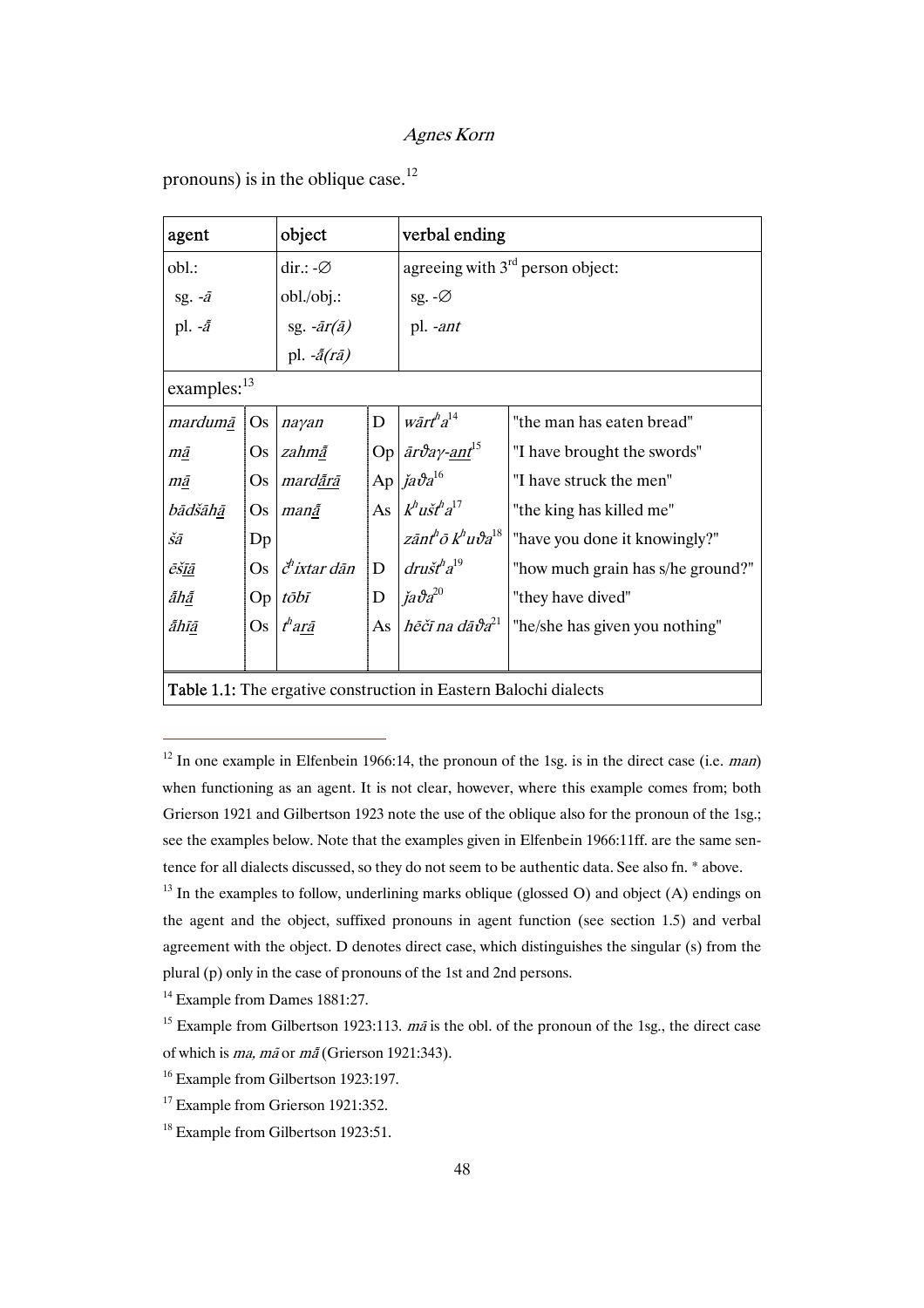The verb has a plural suffix (optional according to Gilbertson 1923:114) if the object is 3rd plural. It is noteworthy that the object may appear either in the direct or in the object case (Gilbertson 1923:114, Grierson 1921:352), if it is a plural object also in the oblique (Gilbertson 1923:197), reflecting some sort of mixing with the nominative construction (Geiger 1901:239).<sup>22</sup>

Grierson 1921:357ff. is the only author to report personal endings agreeing with the agent (which is invariably in the obl.), as in example (1), where  $-\tilde{a}$  is the 1sg. ending:

1) mā  $k^h u \check{s} t^h$ -ay- $\tilde{a}$ 

I.Os kill.PT-PF-1s

"I have killed"

All examples cited above are based on the perfect stem. A simple past tense is not found in the dialects described by Dames and Gilbertson. Grierson 1921:358, however, notes a simple past (describing it as a kind of variant of the present perfect), e.g. ex. (2), showing verbal agreement with the agent, which is in the oblique case.

2)  $m\bar{a}$   $k^h u \check{s} t^h$ - $\tilde{a}$  I.Os kill.PT-1s "I killed"

## 1.2 Southern dialects

As in the Eastern dialects, the ergative construction is used rather consistently in the Southern dialects (Table 1.2). The agent is in the obl. if it is a noun or a pronoun of the 3rd person. The personal pronouns of the 1st and 2nd persons, however, appear in the direct case when they are agents of a transitive verb.

 $19$  Example from Gilbertson 1923:57.

 $20$  Example from Gilbertson 1923:59. The literal meaning is "they have struck a dive".

 $21$  Example from Gilbertson 1923:68.

 $22$  The mixed types between nominative and ergative construction are discussed in section 3.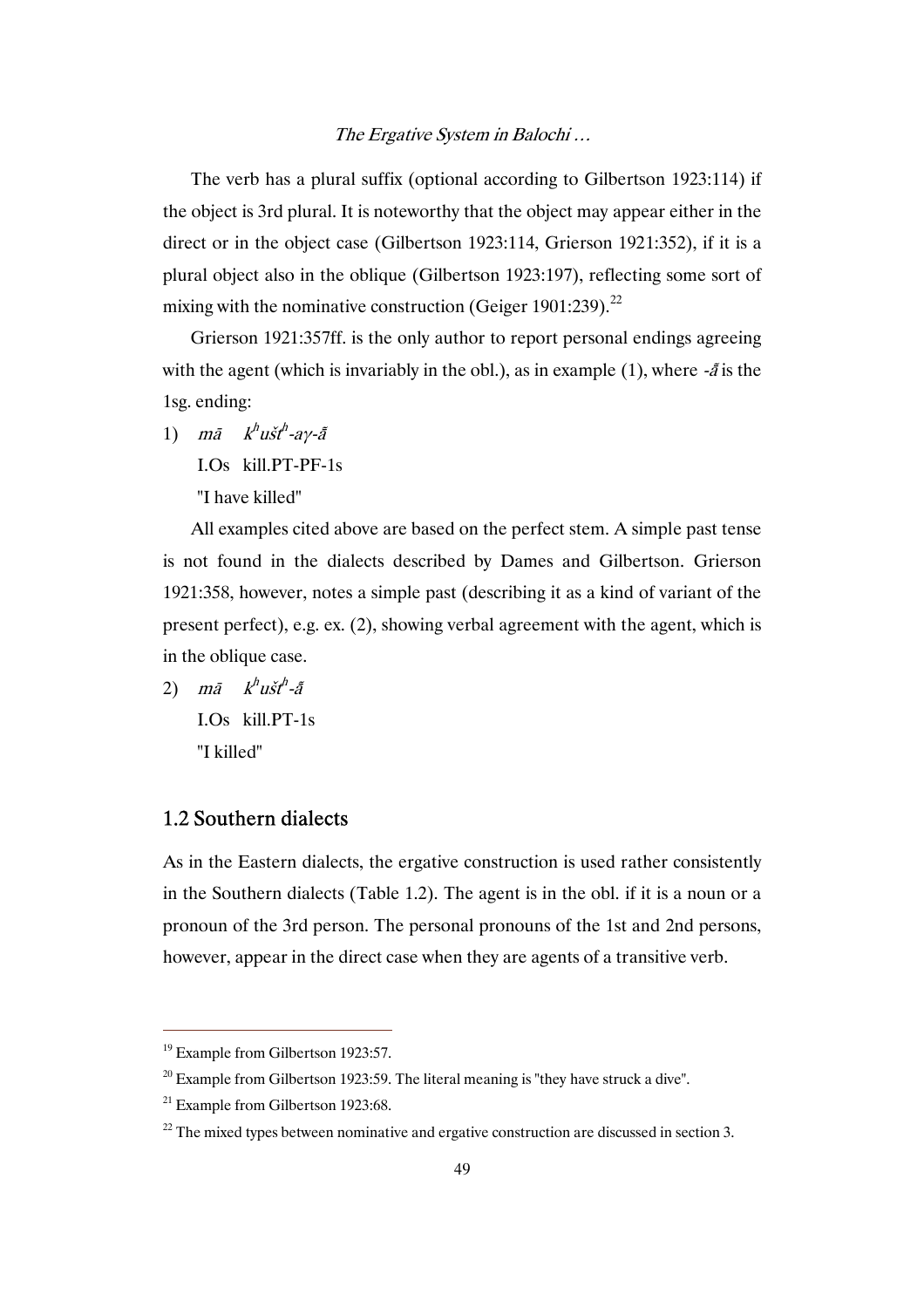| object<br>agent                                                          |                           |               |                                               | verbal ending                    |                         |  |  |
|--------------------------------------------------------------------------|---------------------------|---------------|-----------------------------------------------|----------------------------------|-------------------------|--|--|
| obl.:<br>dir.:                                                           |                           |               | agreeing with $3rd$ person object (optional): |                                  |                         |  |  |
| sg. $-\bar{a}$                                                           | -Ø                        |               | sg. - $\varnothing$                           |                                  |                         |  |  |
| pl. $-\bar{a}n$                                                          |                           | obl. / obj.:  |                                               | pl. -ant                         |                         |  |  |
| pron. $1st$ , $2nd$ :<br>sg. $-\bar{a}(r\bar{a})$                        |                           |               |                                               |                                  |                         |  |  |
| dir.                                                                     | pl. $-\bar{a}n(r\bar{a})$ |               |                                               |                                  |                         |  |  |
| examples:                                                                |                           |               |                                               |                                  |                         |  |  |
| alīā                                                                     | <b>Os</b>                 | gūnī          | $\mathbf D$                                   | burt-ant <sup>23</sup>           | "Ali took the sacks"    |  |  |
| man                                                                      | Ds                        | xat           | $\mathbf D$                                   | likit-a <sup>24</sup>            | "I wrote letters"       |  |  |
| man                                                                      | Ds                        | tarā          | Os                                            | $gu\check{s}t^{25}$              | "I told you"            |  |  |
| kučikā                                                                   | <b>Os</b>                 | hamā jinikārā | As                                            | $d\bar{\rm i} s\hat{\rm f}^{26}$ | "the dog saw that girl" |  |  |
| tō                                                                       | Ds                        | āy <u>rā</u>  | As                                            | $\bar{a}r^{27}$                  | "you brought it"        |  |  |
| āyā                                                                      | Os                        | gōk           | D                                             | $k$ ušt $^{28}$                  | "s/he killed the cow"   |  |  |
| āyān                                                                     | Op                        | manā          | <b>Os</b>                                     | $g\tilde{u}$ st <sup>25</sup>    | "they told me"          |  |  |
| bačikā                                                                   | Op                        | mārā          | Op                                            | $d\bar{\rm i} s t^{29}$          | "the boys saw us"       |  |  |
| <b>Table 1.2:</b> The ergative construction in Southern Balochi dialects |                           |               |                                               |                                  |                         |  |  |

Agnes Korn

The object is usually in the direct case. Collett 1983:21 notes that the object is also found in the oblique or object case, while according to Farrell 1995:221f. objects cannot take the oblique, but only the object case, which happens in case of a special focus; pronouns of the 1st and 2nd persons are always in the oblique

 $\overline{a}$ 

man bāz xat likkit I.Ds much letter.D write.PT

"I wrote many letters."

<sup>&</sup>lt;sup>23</sup> Example from Collett 1983:21.

 $24$  Example from Farrell 1990:40. Examples such as the following suggest that if plurality of the object is expressed in some way, there is no plural marking on the verb (Farrell 1990:40):

 $25$  Example from Collett 1983:9.

<sup>&</sup>lt;sup>26</sup> Example from Farrell 1995:221.

<sup>27</sup> Example from Collett 1983:10.

<sup>&</sup>lt;sup>28</sup> Example from Farrell 1990:39.

<sup>29</sup> Example from Farrell 1995:224.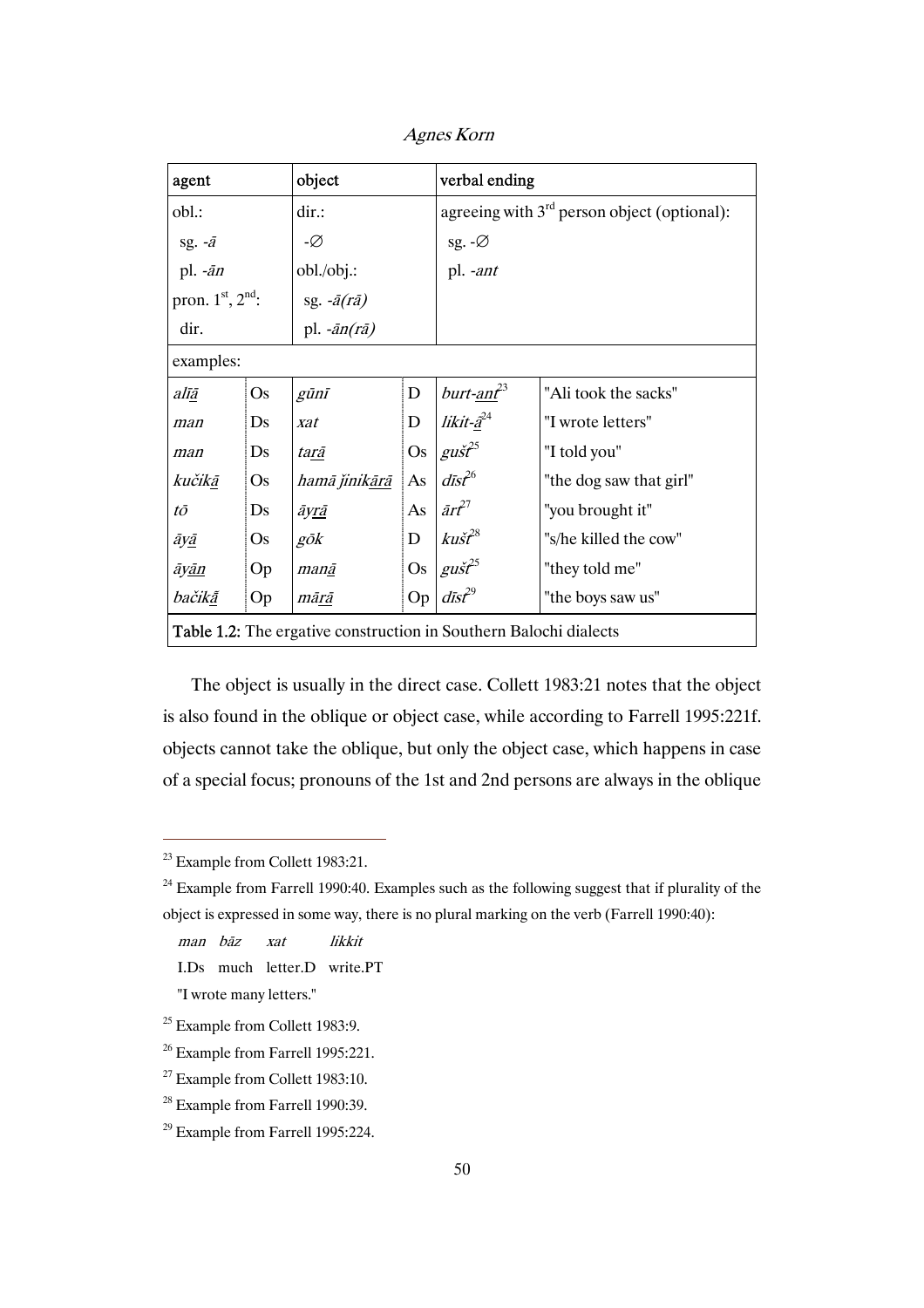when denoting the object (Farrell 1990:40, cf. also fn. 5). The plurality of a 3rd person object may (Farrell 1990:40) or should (Collett 1983:21) be indicated on the verb.

The Balochi of Karachi shows a certain degree of dialect mixture, and many speakers use the nominative construction alongside the ergative one in the present perfect (Farrell 1990:49), somewhat parallel to what has been observed by Grierson for the Eastern dialects. Conversely, Collett (1983:22) notes that intransitive verbs are also found without personal endings in the present perfect: man  $\tilde{\mathfrak{su}}$  instead of man  $\tilde{\mathfrak{su}}$  and  $\tilde{\mathfrak{su}}$  and  $\tilde{\mathfrak{su}}$  and  $\tilde{\mathfrak{su}}$  is not entirely clear whether Collett intends to say that the omission of the endings is limited to some frequent verbs, or whether there are discourse restrictions for such constructions; if the latter, one might perhaps interpret them as conjunctive participles (cf. sections 2.6 and 3.).

## 1.3 Western dialects

 $\overline{a}$ 

It is chiefly in the Western Balochi dialects that the ergative construction is in competition with the nominative one (Table 1.3.1). Some dialects, viz. the dialects of Turkmenistan and Afghanistan (Sokolov 1956:86, Nawata 1981:19, Buddruss 1988:60), have lost the ergative system altogether and switched to a nominative system instead. $30$ 

According to Barker / Mengal 1969/I:281ff., 347ff. and Farrell 2003:198, the nominative structure is also the unmarked construction of the Western Balochi dialects of Pakistan. Nevertheless, ergative constructions are found, and their occurrence seems to depend on questions of discourse and style (Barker / Mengal 1969/I:347f., Farrell 1995:237ff.); they are, for example, optionally used

 $30$  This does not imply that ergative constructions are entirely absent from Afghanistan Balochi; they are in fact found in songs and epic poetry, which are recited on certain occasions (Rzehak 1998:178).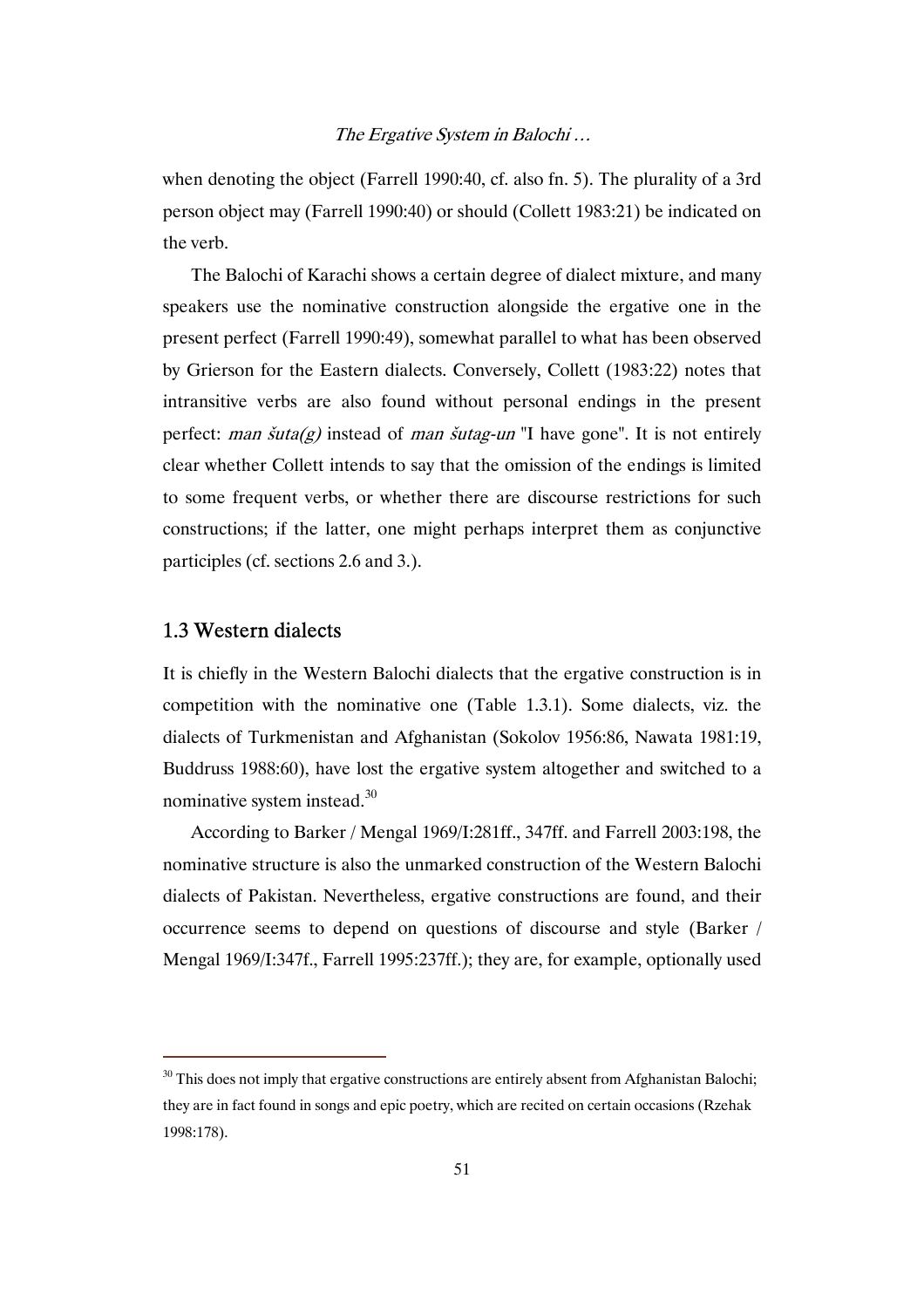| subject<br>object                                                           |              |                         |           | verbal ending                                                                  |                                   |  |  |
|-----------------------------------------------------------------------------|--------------|-------------------------|-----------|--------------------------------------------------------------------------------|-----------------------------------|--|--|
| dir.                                                                        |              | obl.:                   |           | agreeing with the subject:                                                     |                                   |  |  |
| -Ø                                                                          |              | sg. $-\bar{a}$          |           | sg. - <i>un</i> , - <i>ay</i> , - $(i)t$                                       |                                   |  |  |
|                                                                             |              | pl. $-\bar{a}n$         |           | pl. -an, -it, -ant                                                             |                                   |  |  |
|                                                                             | examples:    |                         |           |                                                                                |                                   |  |  |
| ta                                                                          | D/Os         | murgā                   |           | Os $pakkit-ay32$                                                               | "you cooked the chicken"          |  |  |
|                                                                             |              | man   D/Os   zāgay gutā | <b>Os</b> | $gipt-un^{33}$                                                                 | "I took the throat of the son"    |  |  |
| ā                                                                           | D            | manī habarā             |           | Os $na$ -handit-ant <sup>34</sup>                                              | "they did not laugh at my remark" |  |  |
| ā                                                                           | ID.          | uštirān                 | Op        | $w\bar{a}p\bar{e}nt$ -ant <sup>35</sup><br>"they made the camels lie down"     |                                   |  |  |
|                                                                             | $man$ $D/Os$ | watī mēšā               |           | Op $\left  \right.$ mārit-un <sup>36</sup><br>"I counted my (lit.: own) sheep" |                                   |  |  |
| <b>Table 1.3.1:</b> The nominative construction in Western Balochi dialects |              |                         |           |                                                                                |                                   |  |  |

in connected narratives but not in isolated sentences (Farrell 1995:236f.).<sup>31</sup>

 It does not seem to be entirely clear, however, whether this description adequately accounts for the occurrences of ergative constructions in all WB

 $31$  Note that the ergative construction is not fully understood by Barker / Mengal, who use terms like "optional omission of personal suffixes from the verb", the obl. being used for "marking the subject of certain types of verbs" (Barker / Mengal 1969/I:347).

<sup>&</sup>lt;sup>32</sup> Example from Sokolov 1956:87.

<sup>&</sup>lt;sup>33</sup> Example from Buddruss 1988:22, excerpt from the sentence

guṛān man gipt-un ē sardār-ay zāg-ay guṭ-ā

then I.D/Os seize.PT-1s DEM chief-GENs child-GENs throat-Os "then I took the throat of the sardar's son"

<sup>&</sup>lt;sup>34</sup> Example from Barker / Mengal 1969/I:281, lit.: "They did not laugh my word."

<sup>&</sup>lt;sup>35</sup> Example from Farrell 1995:238. The complete sentence is:

šār-ē nāzīnkā ki āt-ant uštir-ān ā wāpēnt-ant town-GENs near SUB come.PT-3p camel-Op DEM.D sleep.CAUS.PT-3p "when they came near to the city, they caused the camels to sleep [i.e. to kneel down to be unloaded]"

<sup>36</sup> Example from Barker / Mengal 1969/I:281.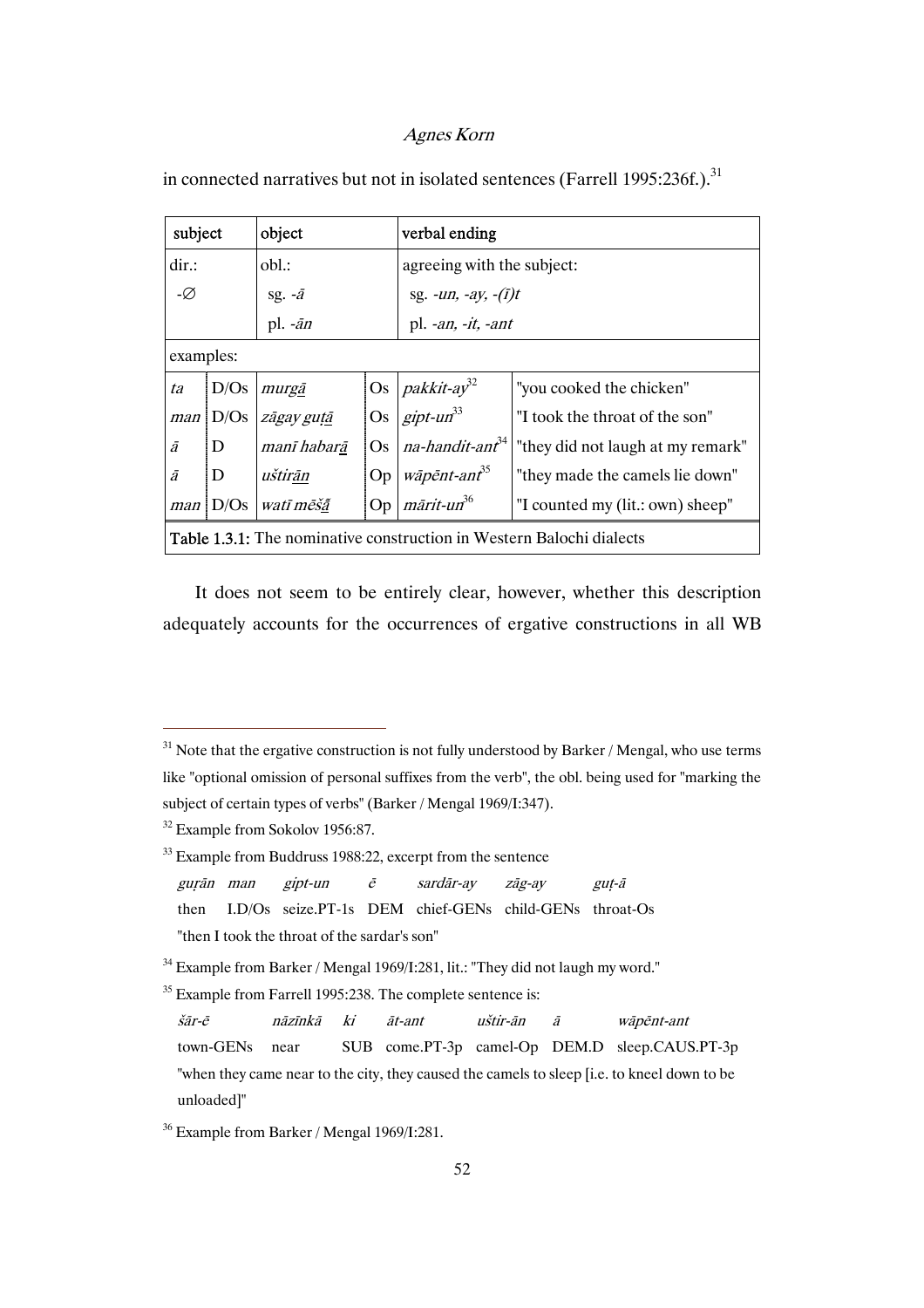dialects and/or types of text.<sup>37</sup> In the ergative constructions which do occur, the object is either in the direct or in the oblique case. Agreement with the object is not found (Barker / Mengal 1969/I:350).<sup>38</sup> Conversely, there are cases where the verb agrees with the (ergative) agent (Table 1.3.2).

| object<br>agent                                                           |           |                                       |      | verbal ending               |                                 |  |
|---------------------------------------------------------------------------|-----------|---------------------------------------|------|-----------------------------|---------------------------------|--|
| obl.:                                                                     |           | dir.                                  |      | -Ø                          |                                 |  |
| sg. $-\bar{a}$                                                            |           | -Ø                                    |      |                             |                                 |  |
| pl. $-\bar{a}n$                                                           |           | obl.:                                 |      |                             |                                 |  |
| pron. 1st, 2nd:                                                           |           | sg. $-\bar{a}$                        |      |                             |                                 |  |
| dir.                                                                      |           | pl. $-\bar{a}n$                       |      |                             |                                 |  |
| examples:                                                                 |           |                                       |      |                             |                                 |  |
| <i>bačakkā</i> Os                                                         |           | watī dantānā   Op                     |      | $pr\bar{o} \check{st}^{39}$ | "the boy broke his (own) teeth" |  |
| <i>drēwarā</i> Os                                                         |           | $l\bar{a}$ rī $(\underline{\bar{a}})$ | D/Os | $\bar{a}$ wurt $f^{40}$     | "the driver brought the lorry"  |  |
| sābirā                                                                    | <b>Os</b> | ē hawāl                               | D    | $u\check{s}ki^{41}$         | "Sabir heard this news"         |  |
| man                                                                       | Ds        | tarā                                  | As   | $g$ ušt $f^2$               | "I told you"                    |  |
| āw <u>ā</u>                                                               | Op        | kalāt-ē                               | D    | bastagat-ant <sup>39</sup>  | "they had built a fort"         |  |
| <b>Table 1.3.2:</b> The ergative construction in Western Balochi dialects |           |                                       |      |                             |                                 |  |

As the nominative construction is used side by side with the ergative one, the interpretation of a sentence like (3) as "your (sg.) father has killed his/her brother" (ergative) or "his/her brother has killed your father" (nominative, the object emphasised by its position in the sentence) depends on context and on

 $37$  In some WB texts in Elfenbein 1990/I (e.g. no. 5, 8) the ergative construction is used for the most part, although not entirely consistently. This contrasts with observations by Farrell 1995:238 that in a longer narrative text one will find only isolated examples of ergative constructions. The conditioning factors are not yet clear.

 $38$  Elfenbein 1966:19 is the only author who claims that the verb may agree with the object also in Western Balochi.

<sup>39</sup> Example from Barker / Mengal 1969/I:348.

<sup>40</sup> Example from Barker / Mengal 1969/I:349.

<sup>&</sup>lt;sup>41</sup> Example from Elfenbein 1990/I:62/5 (story in the dialect of Kharan).

 $42$  Example from Elfenbein 1990/I:104/100 (story in the dialect of Panjgur).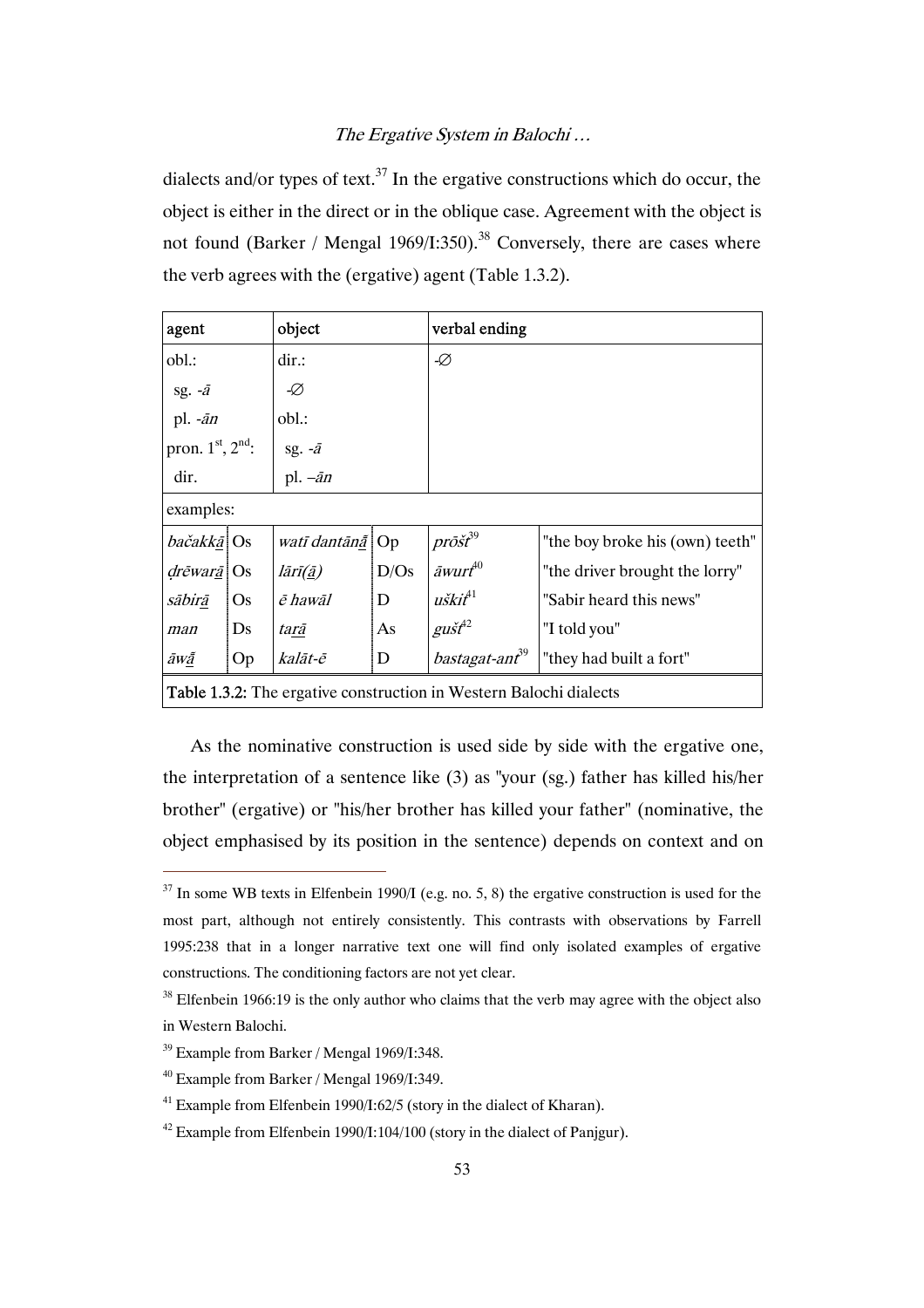intonation (Barker / Mengal 1969/I:350).

 3) tai piss-ā āī brās kušt-a you.GENs father-Os DEM.GENs brother.D kill.PT-PF

# 1.4 Iranian Balochi<sup>43</sup>

 $\overline{a}$ 

It is not yet entirely clear which Balochi dialects are spoken in Iran and what exactly their respective features are. From the evidence collected so far, it seems that they exhibit differing degrees of mixture between the ergative and the nominative construction. The picture is blurred by the fact that the distinction between direct and oblique case tends to be lost and the cases tend to merge:<sup>44</sup> the oblique plural ending is becoming a general plural marker,  $45$ and the oblique singular is not marked in a number of functions (e.g. in locative

<sup>&</sup>lt;sup>43</sup> Iranian Balochi has been influenced by Persian in a number of respects, including the pronunciation of the vowels, so that i, u, ay of the other dialects are pronounced as  $e$ ,  $o$ ,  $ey$ , respectively, in Iranian Balochi (cf. Jahani 2003:119 note 27, Baranzehi 2003:81).

<sup>&</sup>lt;sup>44</sup> The situation is thus similar to the one found in Middle Persian and Parthian; it is likely to have taken place under the influence of New Persian (cf. Jahani 2003:121ff.).

<sup>&</sup>lt;sup>45</sup> An example which shows what is the obl.pl. in other Balochi dialects in the function of nominative plural is:

angrēz-ey haḍḍ-ān hanga hamā seng-ānī čērā wadī a bay-ant English-GENs bone-Np still DEM stone-**GEN<sub>p</sub>** under found IPF become.PR-3p

 <sup>&</sup>quot;the bones of the English are still found under those stones" (Jahani 2003:122)

Although the generalisation of  $-\bar{a}n$  as plural marker is far-reaching in Iranian Balochi, examples without ending are also found, e.g.

zemestān-ey rōč gwanḍ-an

winter-GENs day.D short-COP3p

 <sup>&</sup>quot;the winter days are short" (Jahani 2003:122)

In Sarāwānī, -ān is used as plural marker throughout (see below).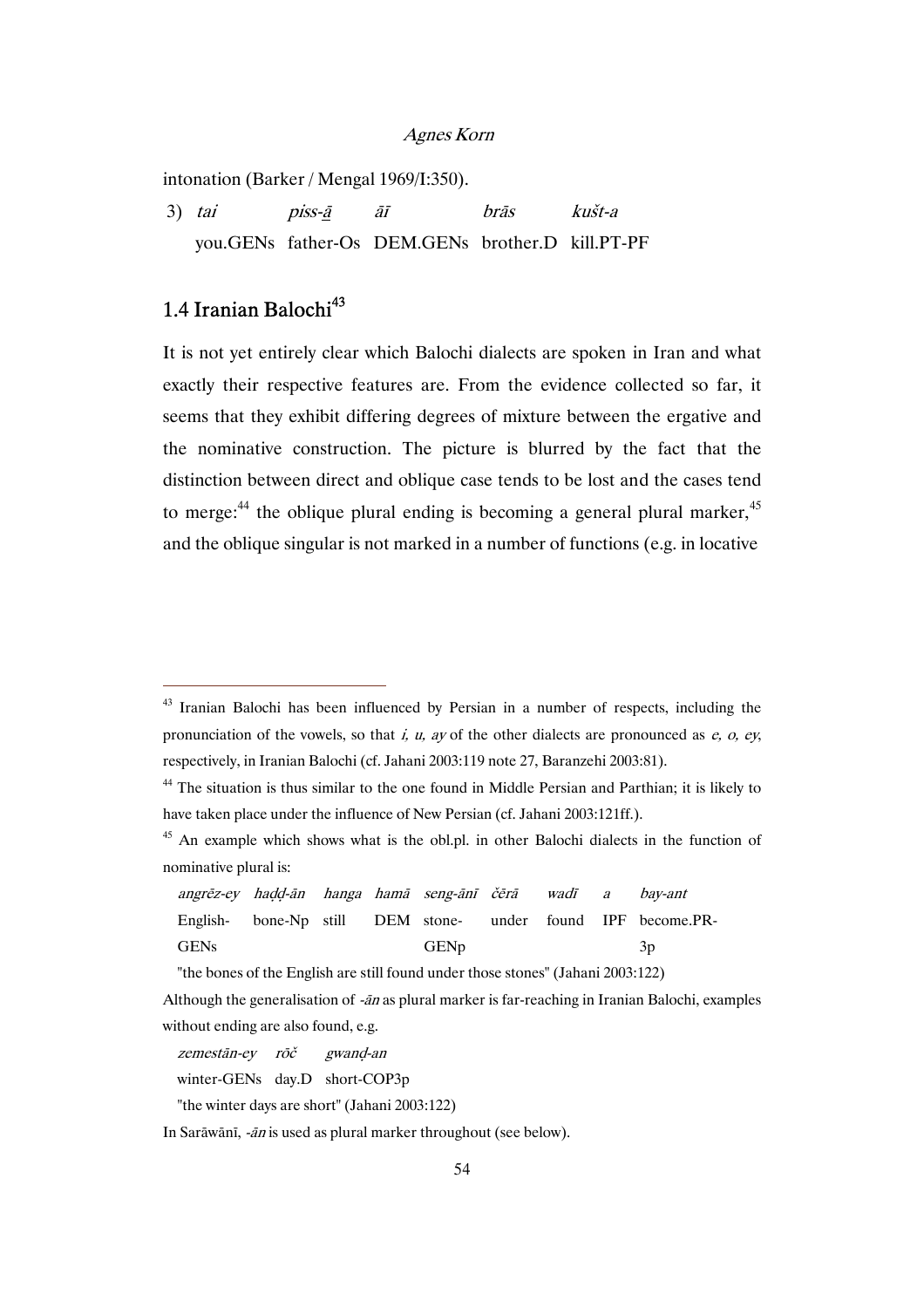use, with or without prepositions).<sup>46</sup> Indirect and identified direct objects are marked with the endings of the obl. or obj. sg. and the obj.pl., respectively. Iranian Balochi dialects (IrB) may therefore be said to possess a nominative and an object case (Table 1.4.1) instead of a system composed of dir., obl. and obj. cases in the other dialects. In addition to the genitive construction, the izāfa construction is used (cf. Jahani 1994). $47$ 

|                                                        | nominative | object               | genitive |  |  |
|--------------------------------------------------------|------------|----------------------|----------|--|--|
| singular                                               | -Ø         | $-\bar{a}(r\bar{a})$ | $-eV$    |  |  |
| plural                                                 | -ān        | -ānā                 | -ānī     |  |  |
| <b>Table 1.4.1:</b> The case system of Iranian Balochi |            |                      |          |  |  |

In contrast to this system, the demonstrative pronouns seem to exhibit four cases in the singular: the pronoun  $\bar{a}$  has the dir.  $\bar{a}$ , the obl. and gen.  $\bar{a}\bar{t}$ , and the obj. āirā. In fact, however, the dir. form is mainly found in elicited data, while in authentic texts the obl. form is found in general subject function.<sup>48</sup> Parallel to the nouns, the nom.pl. of the demonstrative pronoun is  $\frac{\partial v}{\partial n}$  /  $\frac{\partial w}{\partial n}$ . The nom.

 $48$  Cf. (both Jahani 2003:121f.):

 $\overline{a}$ 

āī yaht aga ā b-raw-t tehrān DEM.Ns come.PT if DEM.D SBJ-go.PR-3s PN "he/she came" "if he/she goes to Tehran"

The obl. is also used after prepositions, e.g. gon an ivith him/her". The Sarawani dialect has only āī as nom. (Baranzehi 2003:85).

<sup>&</sup>lt;sup>46</sup> The use of the direct case after prepositions has also been noted by Buddruss (1988:53f.) for Afghanistan Balochi (e.g. *pa lat* "with the stick"), although, as a rule, the obl. is used here (e.g. pa minat-ā "with effort") as in the other WB dialects (Nawata 1981:30, Sokolov 1956:64, Barker / Mengal 1969/I:72).

 $47$  The loss of the genitive is complete in the Central Sarāwānī dialect (which thus has a case system composed of only nom. and obj.) whereas the dialect spoken in Dehwar and the Soran Valley of Iranian Balochistan uses the genitive (Baranzehi 2003:81f.). Note that in this paper, the term (Central) Sarāwānī (Sar.) denotes the dialect of the Sarāwān valley as described by Baranzehi 2003 whereas the dialect called Sarāwānī by Spooner 1967 and Elfenbein is rather a mixture of several Iranian Balochi dialects (cf. Elfenbein 1966:20).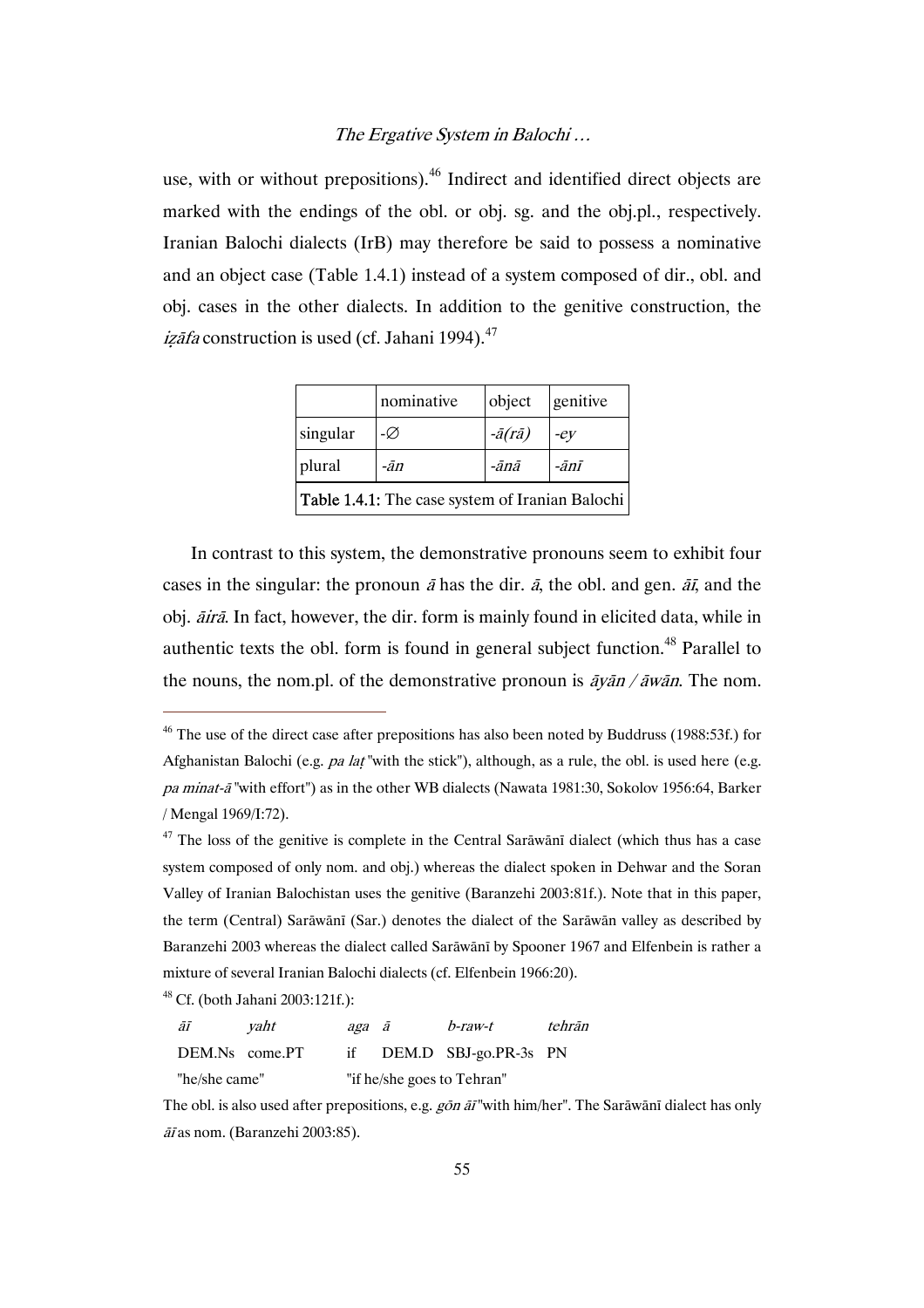of the pronouns of the 1st and 2nd persons is man,  $ta(w)$  (sg.); mā, šumā (pl.) and the obj. m(a)nā, tarā; mārā, šumārā, respectively. The nominal paradigm of Iranian Balochi thus differs markedly from that of the other Balochi dialects. Accordingly, both ergative and nominative constructions have a peculiar form. The ergative construction is used consistently in the Sarāwānī dialect (Table 1.4.2), which occupies a special position among the Iranian dialects of Balochi. The verb does not agree with the subject, but may agree with the object. Both the agent and the object (nouns and pronouns) are in the nom.; if the agent is a pronoun, it is usually the appropriate suffixed pronoun (see section 1.5) that is used.

| agent                                                                 |                 | object                                         |  | verbal ending                                                                                                                 |                                 |  |  |
|-----------------------------------------------------------------------|-----------------|------------------------------------------------|--|-------------------------------------------------------------------------------------------------------------------------------|---------------------------------|--|--|
| nom.:                                                                 |                 | nom.:                                          |  | agreeing with $3rd$ person object (optional):                                                                                 |                                 |  |  |
| sg. $-\varnothing$                                                    |                 | sg. $-\varnothing$                             |  |                                                                                                                               |                                 |  |  |
| pl. $-\bar{a}n$                                                       | pl. $-\bar{a}n$ |                                                |  | sg. -Ø<br>pl. - $\tilde{e}$                                                                                                   |                                 |  |  |
| examples:                                                             |                 |                                                |  |                                                                                                                               |                                 |  |  |
| gwāt                                                                  | <b>Ns</b>       |                                                |  |                                                                                                                               | "the wind swung them"           |  |  |
|                                                                       |                 | $ba\check{c}ak\check{a}$ Ns $r\bar{o}za$ -y-eš |  | $\bigg $ Ns $\bigg $ $\check{c}$ and $\check{e}$ nt $\hat{e}^{49}$                                                            | "the boys have broken the fast" |  |  |
| mõ                                                                    | <b>Ns</b>       |                                                |  | dāt-ē ramazān-a51                                                                                                             | "I gave them to Ramazan"        |  |  |
|                                                                       |                 |                                                |  |                                                                                                                               | "I twisted them"                |  |  |
|                                                                       |                 |                                                |  |                                                                                                                               | "she pulled out a bar of gold"  |  |  |
|                                                                       |                 |                                                |  | $\frac{z \tan \theta z}{z}$<br>$\sqrt{z}$ vakk dastay-e $\sqrt{N}$ $\frac{z \tan \theta z}{z}$<br>$\frac{z \tan \theta z}{z}$ |                                 |  |  |
| <b>Table 1.4.2:</b> The ergative construction in the Sarawani dialect |                 |                                                |  |                                                                                                                               |                                 |  |  |

<sup>49</sup> Example from Baranzehi 2003:82. The "them" refers to clothes.

 $50$  Example from Baranzehi 2003:94. The literal meaning is "the boys have eaten their fast".

<sup>51</sup> Example from Baranzehi 2003:83. In Sarāwānī, word-final vowels are usually shortened, so the obj.sg. is -a and the "indefinite article" -e.  $m\tilde{o}/mon$  is the nominative of the 1sg. pronoun, the obj. of which would be mona.

<sup>&</sup>lt;sup>52</sup> Example from Baranzehi 2003:86 (lit.: "I made a twist to them"), with  $-\tilde{o}$  being the suffixed pronoun of the 1sg.

<sup>&</sup>lt;sup>53</sup> Example from Baranzehi 2003:106. The agent is expressed by the suffixed pronoun - $\bar{i}$  (3sg.).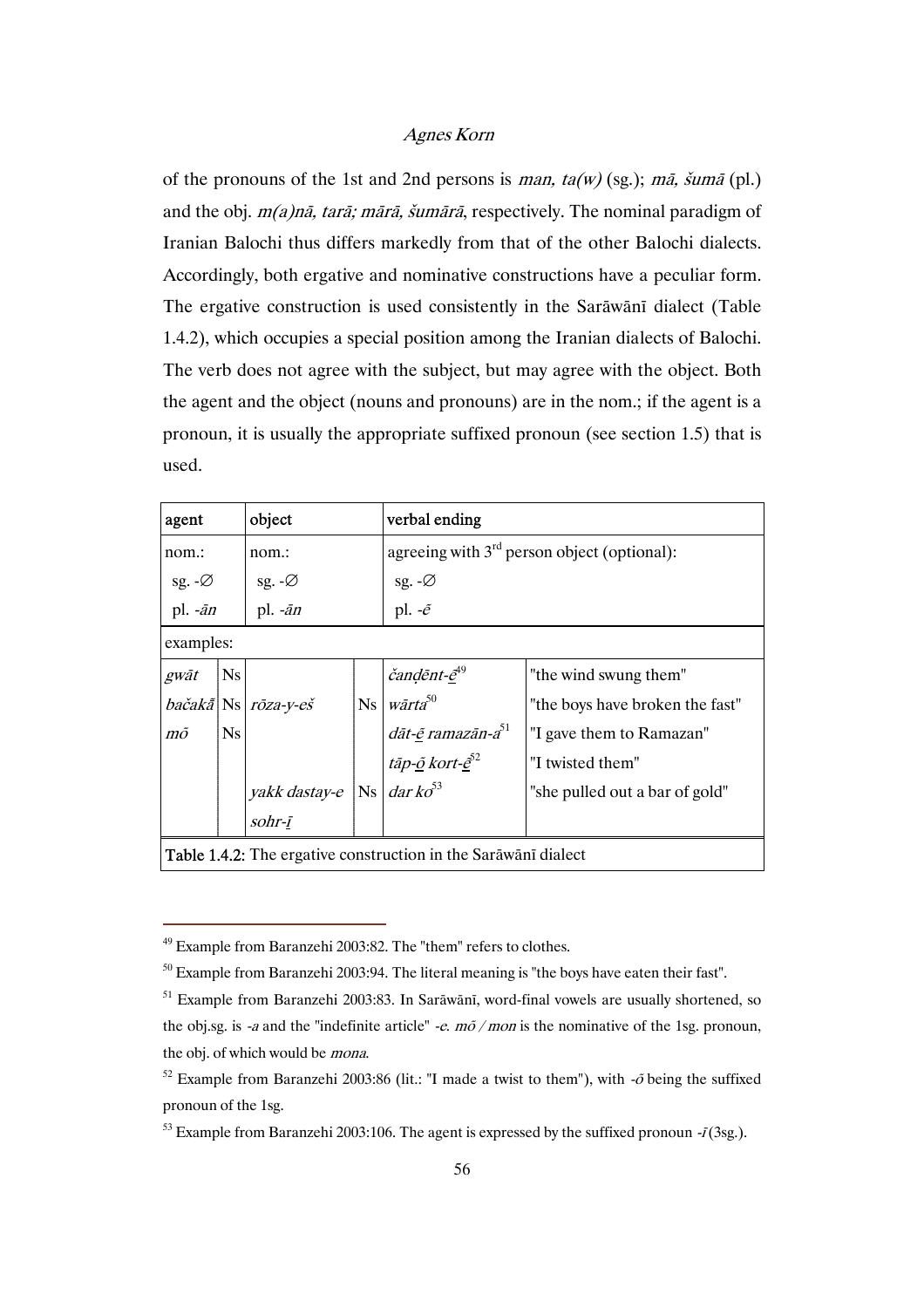Similar constructions are found in other IrB regions, e.g.

4) ta gōn čākar zendegī kort-a

you.Ns with PN.Ns life.Ns do.PT-PF

"you have lived [together] with Chakar".<sup>54</sup>

However, some Balochi dialects of Iran other than Sarāwānī also show the nominative construction (Table 1.4.3).

| agent                                                                                                        |  | object              |  | verbal ending                                                   |  |  |  |
|--------------------------------------------------------------------------------------------------------------|--|---------------------|--|-----------------------------------------------------------------|--|--|--|
| $nom.$ :                                                                                                     |  | $obj$ .:            |  | agreeing with the subject:                                      |  |  |  |
| sg. $-\varnothing$                                                                                           |  | sg. $-\overline{a}$ |  | sg. $-\overline{a}n/\overline{a}n$ , $-ey$ , $-(\overline{i})t$ |  |  |  |
| pl. $-\bar{a}n$                                                                                              |  | pl. $-\bar{a}n$     |  | pl. $-\bar{e}n$ , $-\bar{e}t$ , $-an(t)$                        |  |  |  |
| examples:                                                                                                    |  |                     |  |                                                                 |  |  |  |
| $\ $ Ns $\ $ <i>man<u>ā</u></i> $\ $ As $\ $ <i>na-dīstan</i> <sup>55</sup><br>"they did not see me"<br>āwān |  |                     |  |                                                                 |  |  |  |
| xodāwand Ns                                                                                                  |  | tarā                |  | As <i>vart eda</i> <sup>56</sup><br>"God brought you here"      |  |  |  |
| <b>Table 1.4.3:</b> The nominative construction in Iranian Balochi dialects                                  |  |                     |  |                                                                 |  |  |  |

## 1.5 The use of suffixed pronouns

There is considerable dialectal variation with regard to the number and form of suffixed (enclitic) pronouns. These exist for all persons in several dialects, but it is the 3rd person ones which are most commonly used, the remaining ones being quite rare or even nonexistent in some dialects.<sup>57</sup> Suffixed pronouns can be attached to the verb, but are also found suffixed to the object or some other

 $54$  If the verb was treated as an intransitive verb (thence a nom. subject), one would expect \*zendegī kurtey.

<sup>55</sup> Example from Jahani 2003:121.

<sup>56</sup> Example from Jahani 2003:124.

 $57$  The forms of the pronouns may be found in Gilbertson 1923:70ff., 117ff. (EB), Farrell 1990:54f. and Collett 1983:21 (SB), Barker / Mengal 1969/I:242ff., Sokolov 1956:71, Buddruss 1988:52 (WB), Baranzehi 2003:86 (Sarāwānī). Iranian Balochi dialects have suffixed pronouns for all persons. For the use of suffixed pronouns in other Iranian and non-Iranian languages of the region cf. Elfenbein 1982:91ff. (with references).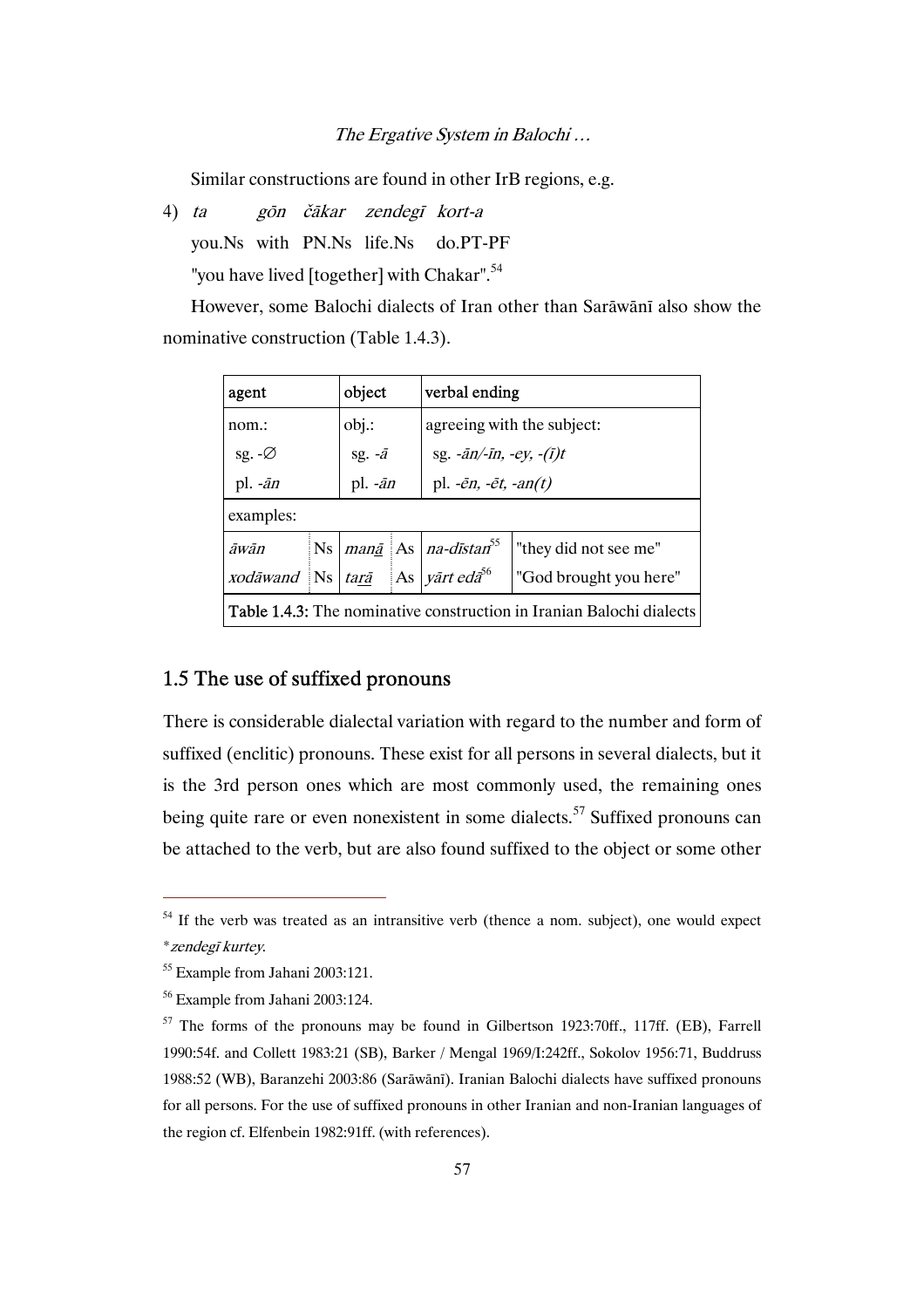element of the sentence.

 $\overline{a}$ 

The suffixed pronouns are used in all functions of the oblique case (Table 1.5). They therefore also occur as agents of ergative constructions.<sup>58</sup> Even subjects of transitive verbs in the past tense in dialects which otherwise only use nominative constructions may be expressed by suffixed pronouns, i.e. the suffixed pronouns represent what would be the agent in an ergative sentence even in dialects which otherwise have lost this construction. In Turkmenistan and Afghanistan, gušt-ī "he/she said" is the only ergative-like construction left (Buddruss 1988:60).<sup>59</sup> Suffixed pronouns may even be used as subjects of intransitive verbs and of verbs in the present tense, although this is not common. $60$ 

 $59$  A similar process has occurred in New Persian (using the nominative construction throughout), *goft-eš* "he/she said" etc. being the only traces of the ergative construction (but cf. fn. 30).

 $60$  Note that, occasionally, "doubled" suffixed pronouns are found in addition to a noun or nonenclitic pronoun in the same function (Farrell 1995:234, no example given). It is not clear, however, how common this phenomenon is. The two examples in Table 1.5 (tamām-e ...; wāja  $a\ddot{h}$ ...) may be interpreted as showing special conditions since they are from Iranian dialects where agent and object appear in the same case, and there is no object in either sentence. Elfenbein 1966:19ff. reports the use of "superfluous" suffixed pronouns in unambiguously agent function (Moškalo's 1985:120 examples for this phenomenon are all from this source):

ē zahg-ān singi-ēn gis ǰōṛ-iš kurt DEM child-Op from.stone-ADJ house.D ready-PRO3p do.PT "these children built a stone house" (WB)

zī dard-iš kut pād-ān

yesterday pain.D-PRO3p do.PT foot-Op

"yesterday [my] feet hurt (lit.: made pain)" (SB)

and nominative sentences, e.g. in subject function:

sawās manī pād-ān dard-iš kurt sandal.D I.GEN foot-Op pain.D-PRO3p do.PT

<sup>&</sup>lt;sup>58</sup> Moškalo (1985:113f., 118ff.) describes the ergative constructions whose agent is expressed by a suffixed pronoun as "second variant" of the ergative construction (the first variant being those cases where the agent is expressed by a noun or a non-enclitic pronoun). The structure is the same in both situations, however, since suffixed pronouns function as oblique forms of pronouns. Iranian Balochi dialects which pattern ergatively exhibit a strong preference for the use of suffixed pronouns in agent function.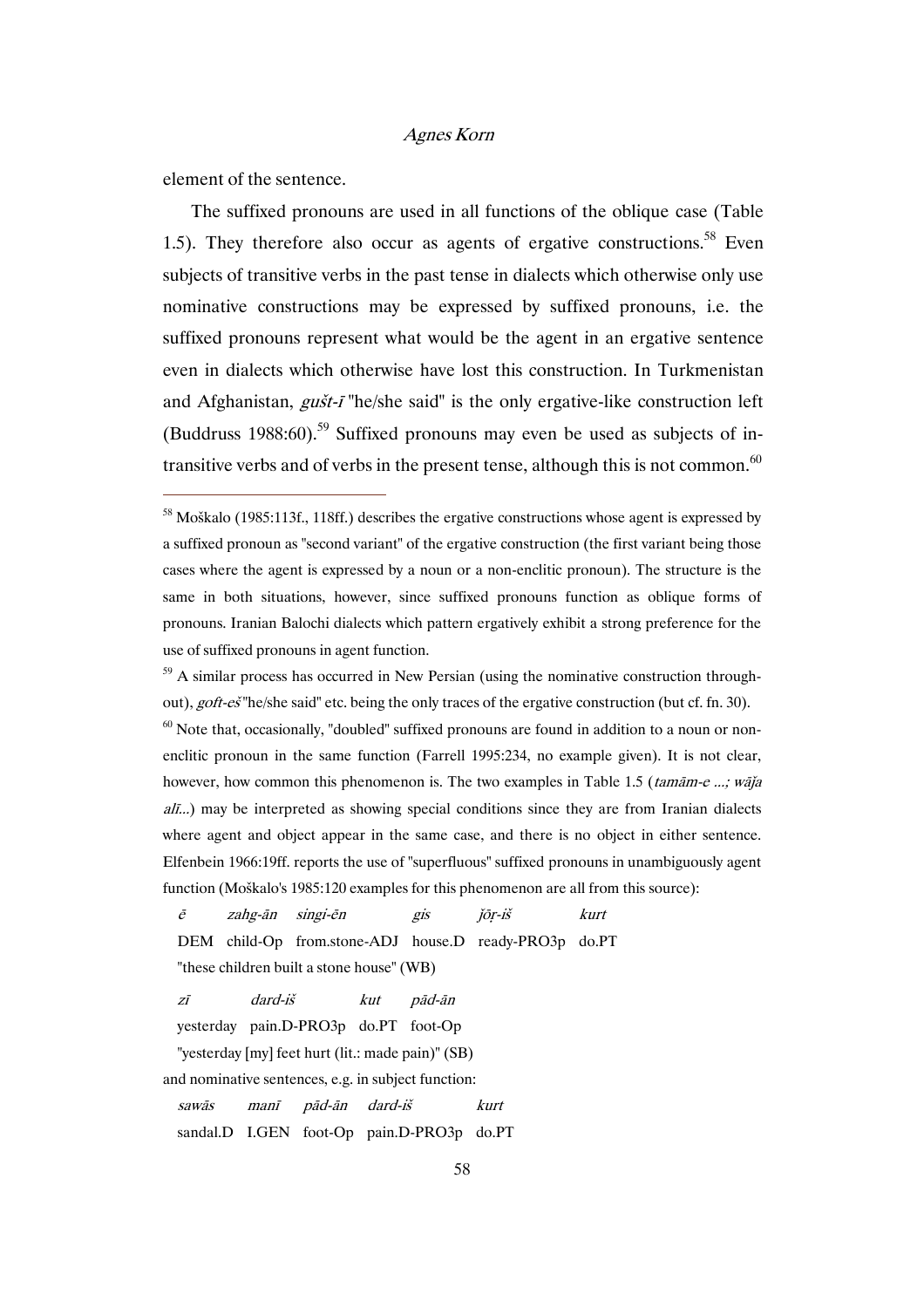| pron.suff.              |            | examples: <sup>61</sup>                                                                                      |
|-------------------------|------------|--------------------------------------------------------------------------------------------------------------|
| agent                   | EB         | mai gōš burivayant-iš "they cut off my ears"                                                                 |
| (ergative               | <b>SB</b>  | <i>pīālā-o zūrta</i> "I have taken the bowl"                                                                 |
| patterns)               | Sar.       | ez ōdā wāš harkat-ē ko "we set out (lit.: made movement) from Khash"                                         |
|                         |            | wāja alī gopt-ī"Mr Ali said ()"                                                                              |
|                         | <b>IrB</b> | dars-en a wa <sup>"</sup> we were studying"                                                                  |
|                         | <b>WB</b>  | gušt-ī gō pādišāā "he/she said to the king ()" (Sokolov 1956:77)                                             |
|                         | <b>IrB</b> | tamām-e sīstān-o-balōčestān xeylī pīšraft-ī korta "the whole of Sistan-                                      |
|                         |            | and-Balochistan has made a lot of progress"                                                                  |
| subject                 | EB         | nawa bi-yāyant-iš" perhaps they will come"                                                                   |
| (nominative             |            | durāh na bīva-ī"he/she has not become well (i.e. recovered)"                                                 |
| patterns)               | SB         | kučikā janant-ē "they hit (present) the dog" (Farrell 1995:235)                                              |
| object                  | EB         | hamōôā mirān-ī"I will fight him/her there"                                                                   |
| (nominative             |            | zar dēān-iš"I will give them the money"                                                                      |
| patterns)               | SB         | watī yak kārd-ē dant-ī"s/he <sub>1</sub> gives him/her <sub>2</sub> one of his/her <sub>1</sub> (own) cards" |
|                         |            | man-iš dōčīn "I will sew them" (Collett 1983:10)                                                             |
|                         | Sar.       | $b \vec{r} \cdot \vec{e} \cdot \vec{e} \cdot \vec{e}$ "spin them!"                                           |
|                         |            | hodāy-eš awlād-e nēkēn bdant"may God give you good children!"                                                |
|                         |            | wārt- $\vec{e}$ "he/she eats it"                                                                             |
|                         |            | WB $\frac{d}{dx}$ <i>drust na kurtun-</i> $\frac{e}{c}$ "I did not recognise him/her"                        |
|                         |            | guštun-ē"I said to him/her"                                                                                  |
|                         |            | <i>man zar-<u>iš</u> dāt</i> "I gave money to them" <sup>62</sup>                                            |
| possessor <sup>63</sup> | EB         | nām ēn-ī naina bāī "her name is Naina Bai"                                                                   |
|                         | <b>SB</b>  | dap-ī"his/her mouth"                                                                                         |
|                         |            | Sar. <i>dēm-et</i> "your (sg.) face"                                                                         |
|                         |            | WB   laškar- <i>un</i> "my army" (Sokolov 1956:71)                                                           |
|                         |            | Table 1.5: The use of suffixed pronouns in Balochi dialects                                                  |

 <sup>&</sup>quot;the sandals hurt my feet" (WB, IrB)

<sup>61</sup> The EB examples are from Gilbertson 1923:73, 117f., SB from Farrell 1990:54, Sar. from Baranzehi 2003, IrB from Jahani 2003, WB from Buddruss 1988:52 if not otherwise indicated. 62 Example from Elfenbein 1982:93. Elfenbein does not note which dialect this example comes from, but, compared to the other data, it might belong here.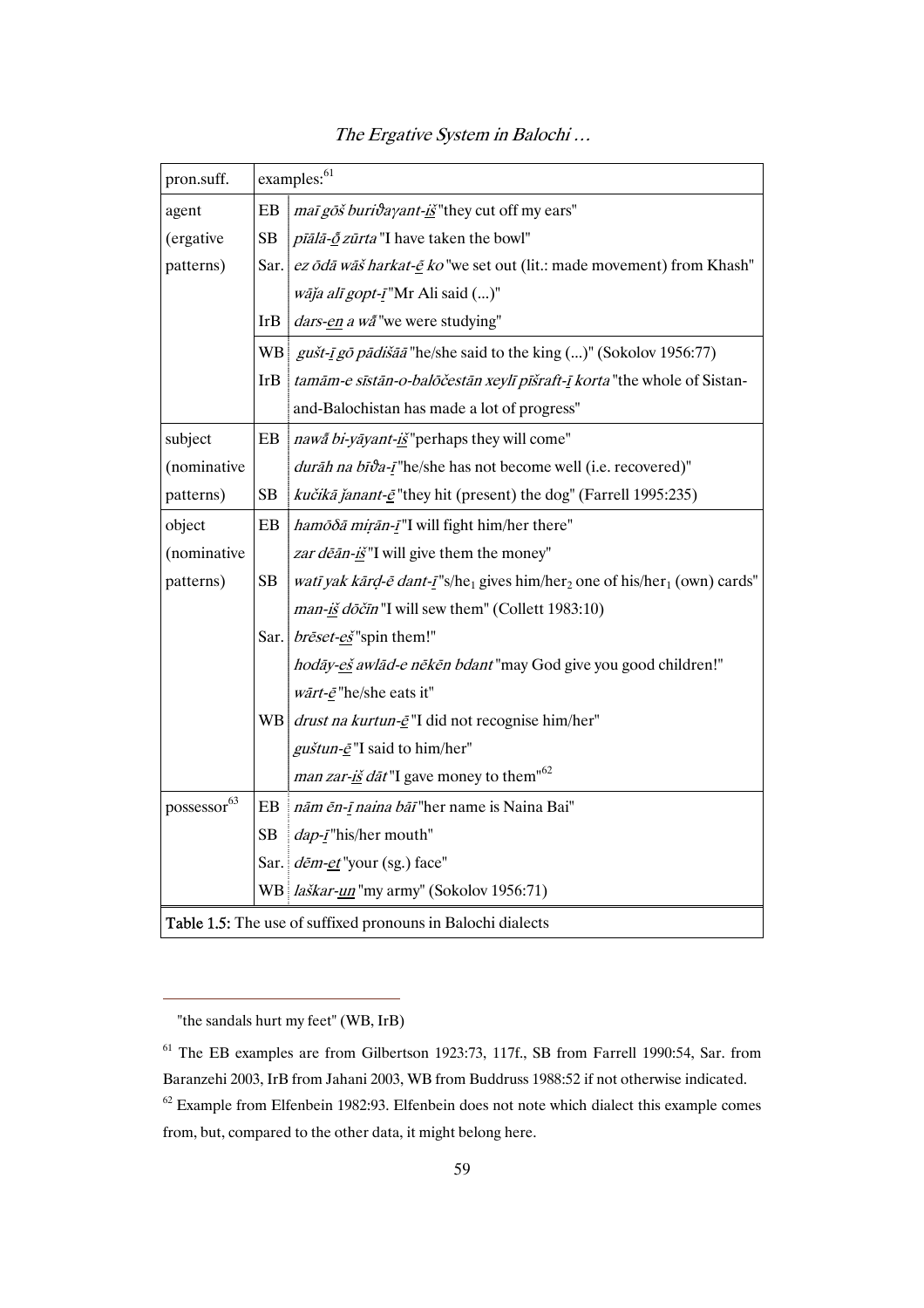In nominative constructions of all dialects, the suffixed pronouns are used to denote direct and indirect objects. Furthermore, they function as possessive pronouns.64

# 2. Synchronic and diachronic evaluation of the ergative construction in Balochi

#### 2.1 The animacy split

 $\overline{a}$ 

As has been seen above, pronouns are not always treated in the same way as nouns as far as their use in the ergative or nominative construction is concerned: in the Southern dialects, the pronouns of the 1st and 2nd persons differ from other pronouns and from all nouns (including personal names) in that they appear in the direct case and not in the oblique when functioning as

āšk-ā-iš bi-nind

that.side-Os-PRO3p SBJ-sit.PR

"sit on that side of them"

(obviously from Barker / Mengal 1969/I:242).  $\tilde{a}$ sk, however, does not otherwise function as a preposition, but as a noun:  $\tilde{a}\tilde{s}k$  "that side" vs.  $\tilde{e}\tilde{s}k/\tilde{s}k$ "this side", obl.  $\tilde{a}\tilde{s}k$ - $\tilde{a}$ "on that side" (with the obl. in its locative function, cf. e.g.  $gis-\bar{a}$  "in the house"),  $\bar{a}skay$  "from that side" is the genitive. The etymology may be a compound from the demonstrative pronoun  $+$  a metathesised form of \*kš- from  $kas$  "armpit" (Buddruss 1974:32). The existence of suffixed pronouns attached to prepositions in dialects other than that studied by Buddruss is therefore not certain. Consequently it is difficult to decide whether Buddruss' gōn-ī represents something old (if so, it would be comparable to New Persian expressions like  $be(h)-e\check{s}$  "to him/her", *barāy-aš* "for him/her" etc., Kurdish lē-t "against you (sg.)", Elfenbein 1982:92f. referring to MacKenzie 1961:77) or rather an innovation in this dialect, perhaps modelled on New Persian.

 $63$  No examples of suffixed pronouns of the 1st and 2nd persons in the function of possessive pronoun have been found in EB and SB sources (the Southern dialects only rarely use suffixed pronouns for the 1st and 2nd persons anyway).

 $64$  According to Buddruss 1988:52, the suffixed pronouns are also found after prepositions, e.g.  $g\bar{o}n-\bar{i}$  "(together) with him/her". The only other source which notes this use is Elfenbein 1982:93: Elfenbein assumes the use of suffixed pronouns after "prepositions or adverbs", with the latter being exemplified by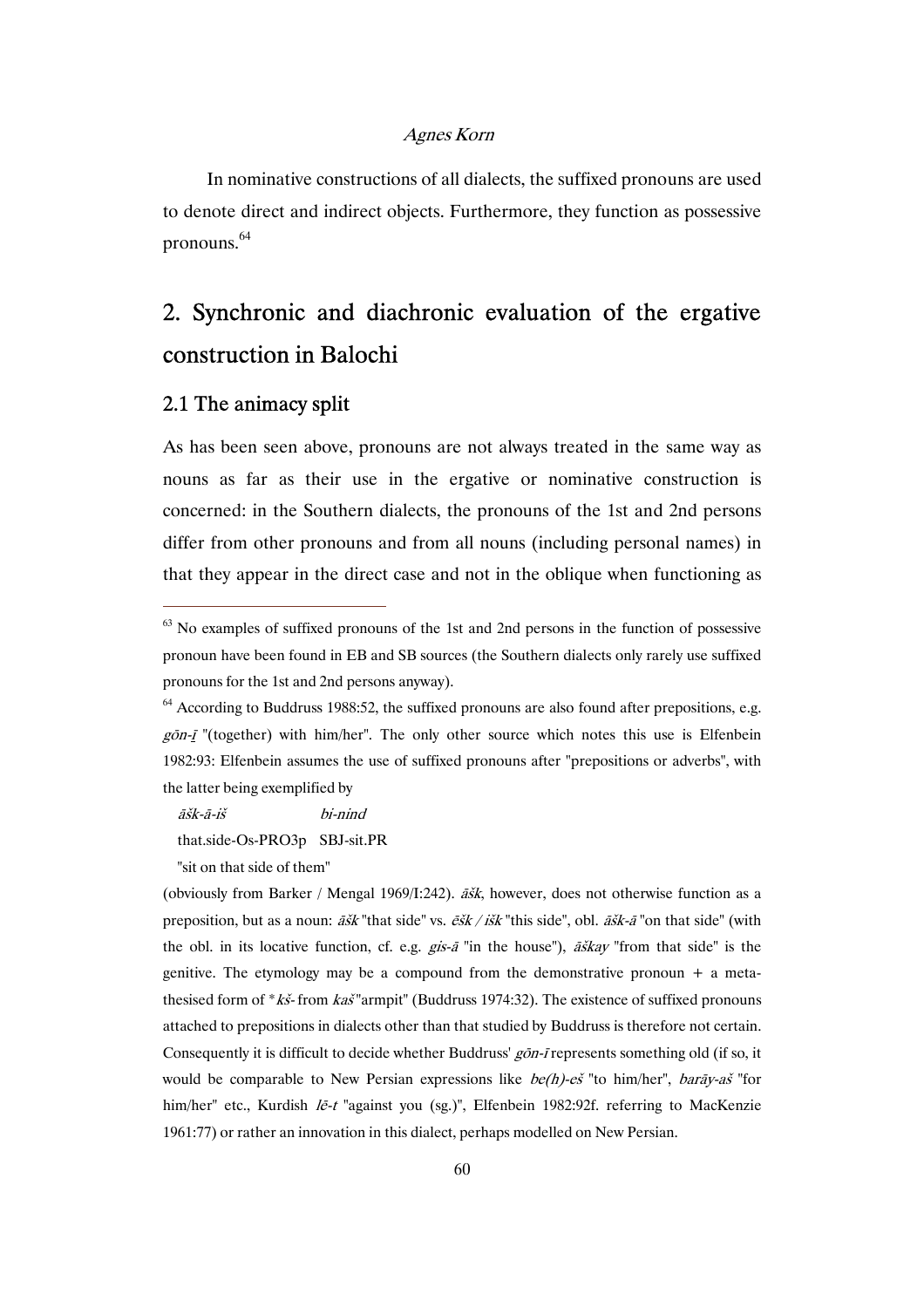an agent. Similarly, the form found after prepositions in these dialects is man, taw etc., not manā, tawā etc.

The split which separates the pronouns of the 1st and 2nd persons from other pronominal and nominal forms is in accordance with a universal feature described by Silverstein 1976 (cf. Farrell 1995:221): there is a hierarchy in the nominal system in which the pronouns of the 1st and 2nd persons rank first, followed by proper names, then nouns denoting animates, with nouns denoting inanimates at the bottom. The rule says that if there is ergative case marking for some NP types, there is also ergative marking for all NP types further down on the scale. In the case of Balochi, one might therefore say that the pronouns of the 1st and 2nd persons are not marked ergatively while everything from proper names downwards on the hierarchy is marked ergatively in the past domain.

The Southern dialects of Balochi thus show a feature found in many other languages of the world. There are some interesting points, however, which should be noted in this respect.

The fact that some pronouns are not in the oblique but in the direct case when used as agent has created the impression that the ergative construction is weakened in the Balochi language as a whole.<sup>65</sup> However, in the Eastern dialects, the oblique of the 1sg. pronoun is used as agent, the remaining personal pronouns not distinguishing dir. and obl. case forms (the same applies to all personal pronouns in Western Balochi), so that one may say that in Eastern Balochi all pronouns appear in the oblique case when functioning as agent. One might therefore be tempted to conclude that the Eastern dialects preserve the full form of the ergative construction while the other dialects show a reduced form with some agents being treated as a subject of an intransitive verb (or of a transitive verb in the present tense) would be. This reduction might be explained as being motivated by the universal tendency above.

The etymology of the pronouns suggests another interpretation, however. In the 1sg., Parthian has *man* as obl. (dir. is az); the 2sg. is always written  $\langle$ tw $\rangle$ ,

 $^{65}$  Cf. e.g. the title of Farrell 1995 and the discussion on p. 230 of that article.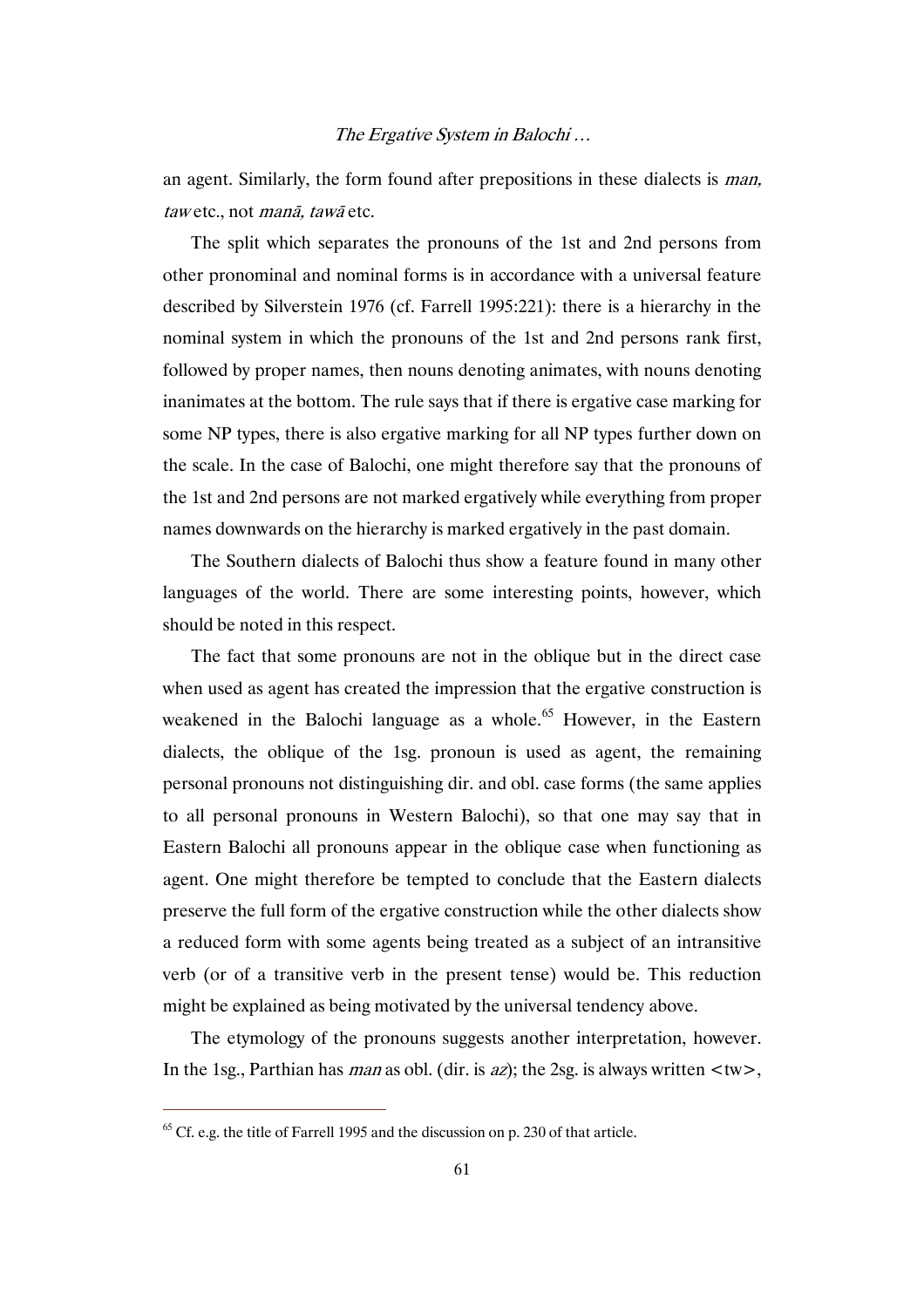and it is unclear whether or not this is to be read as two different forms (maybe dir. tū, obl. tō); the plural does not differentiate for case, the 1pl. being  $am\bar{a}(h)$ , 2pl. *išmā(h)*.<sup>66</sup> Balochi *man* and *taw* thus represent the outcome of the Middle Iranian oblique forms, the direct forms (az and  $t\bar{u}$ ) having been lost.<sup>67</sup> Conversely, Balochi manā, tarā; mārā, šumārā must be novel formations since these forms did not exist in Middle Iranian languages. At some point in the (pre-)history of Balochi, the 1sg. pronoun must therefore have been man in all functions, i.e. man was used for the direct as well as for the oblique case. This situation may be said to be reflected by the use of man in WB and by the other personal pronouns in all dialects. When the inflection of the pronouns was adjusted to fit the system of the nouns<sup>68</sup> and new inflectional forms (*mana* etc.) came into use, $69$  the alignment with the nominal system was only partial since the new forms were chiefly ascribed object function, only SB ranging them as general oblique and reducing the inherited forms to the direct case, but they preserved the agent function in most dialects.

Therefore, the use of the historically oblique forms (reinterpreted as direct case in some dialects) for the agent in Southern and partially also in Western Balochi is in fact likely to be an old feature. It may be explained as having been preserved since it fitted with the universal tendency that the pronouns of the 1st and 2nd persons may differ from NP types lower down on the scale in terms of ergative marking, which explains why the system was not adjusted to general

<sup>66</sup> Rastorgueva / Molčanova 1981:202, Sundermann 1989:131. The Parthian oblique forms (in the plural: the only forms) are derived from the Old Iranian genitive forms (Rastorgueva / Molčanova 1981:202).

<sup>&</sup>lt;sup>67</sup> Kurdish and Zazaki preserve both forms of the 1sg. pronoun, viz.  $ez$  (dir.) vs. *min* (obl.).

 $68$  In the case of the nouns, the Balochi endings and their functions are in part inherited, cf. Parthian obl.pl. -*ān* (preserved as such in Balochi) vs. dir. (sg. and pl.) -∅ (both in Parthian and Balochi). The Balochi ending of the obl.sg. represents something secondary (for theories concerning its origin see Sokolov 1956:64).

 $69$  The observation that *mana* etc. are secondary formations made in analogy to the nouns has also been made by Moškalo 1985:114, 117. For discussion of the history of the Balochi case system, see Korn 2005.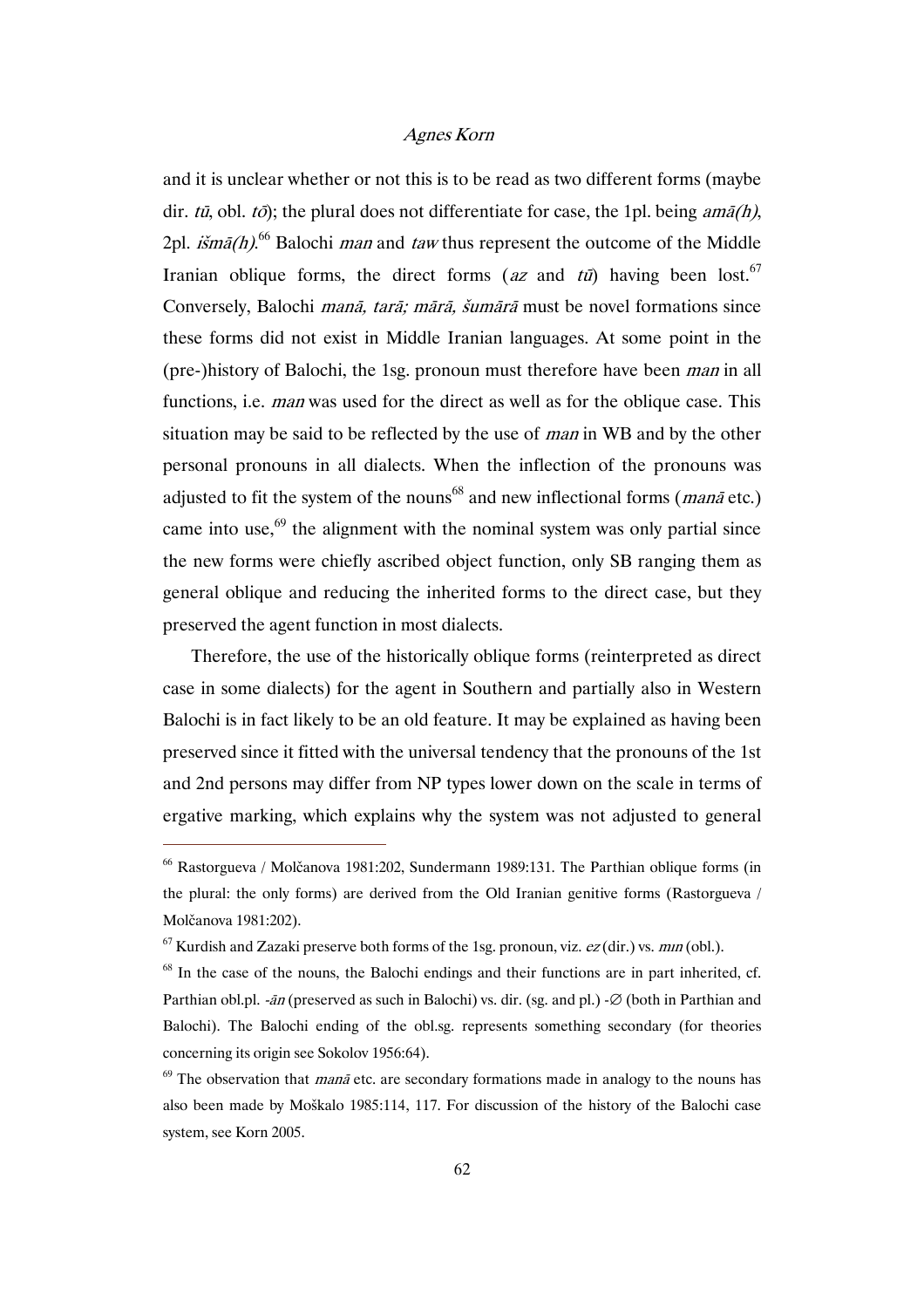use of the oblique as agent in some dialects. On the other hand, the use of the new EB oblique mā in agent function is an innovation of the Eastern dialects. It is possible that language contact has played a role here, since in Pashto, the 1sg. obl. mā is used as agent in ergative constructions, e.g. mā kār kawə "I (obl.) worked (lit.: did work)".<sup>70</sup>

#### 2.2 Tense split

Another property of the ergative construction which fits into typological patterns observed in other languages is the tense split: there is a typological universal (cf. Trask 1979:385) that if the ergative is restricted to some tense(s) or aspect(s), ergative constructions occur in the past tense or perfective aspect, while there is nominative construction in the remaining tense(s). In all Balochi dialects which show the ergative construction, its occurrence is limited to tenses formed from the past stem (see section 0.), parallel to the situation found in other Iranian and Indic languages; this is not surprising given its origin (see section 3.).

#### 2.3 Suffixed pronouns

The use of suffixed (enclitic) pronouns is in the main in accordance with the use of comparable elements in other languages of Asia (cf. Farrell 1995:233ff.): they predominantly function as agents in the ergative and as direct objects in the nominative domain. Noteworthy is the occurrence (albeit rare) of suffixed pronouns in the function of subject in the nominative domain (see section 1.5).

### 2.4 Other typological aspects

 $\overline{a}$ 

Whereas some characteristics of the Balochi ergative construction fit well with

 $\frac{70}{10}$  Note that the origin of EB obl. *ma* is not yet clear. It might represent a contracted variant of the form *mana* which is found in other dialects; it may perhaps also have been influenced by Pashto mā.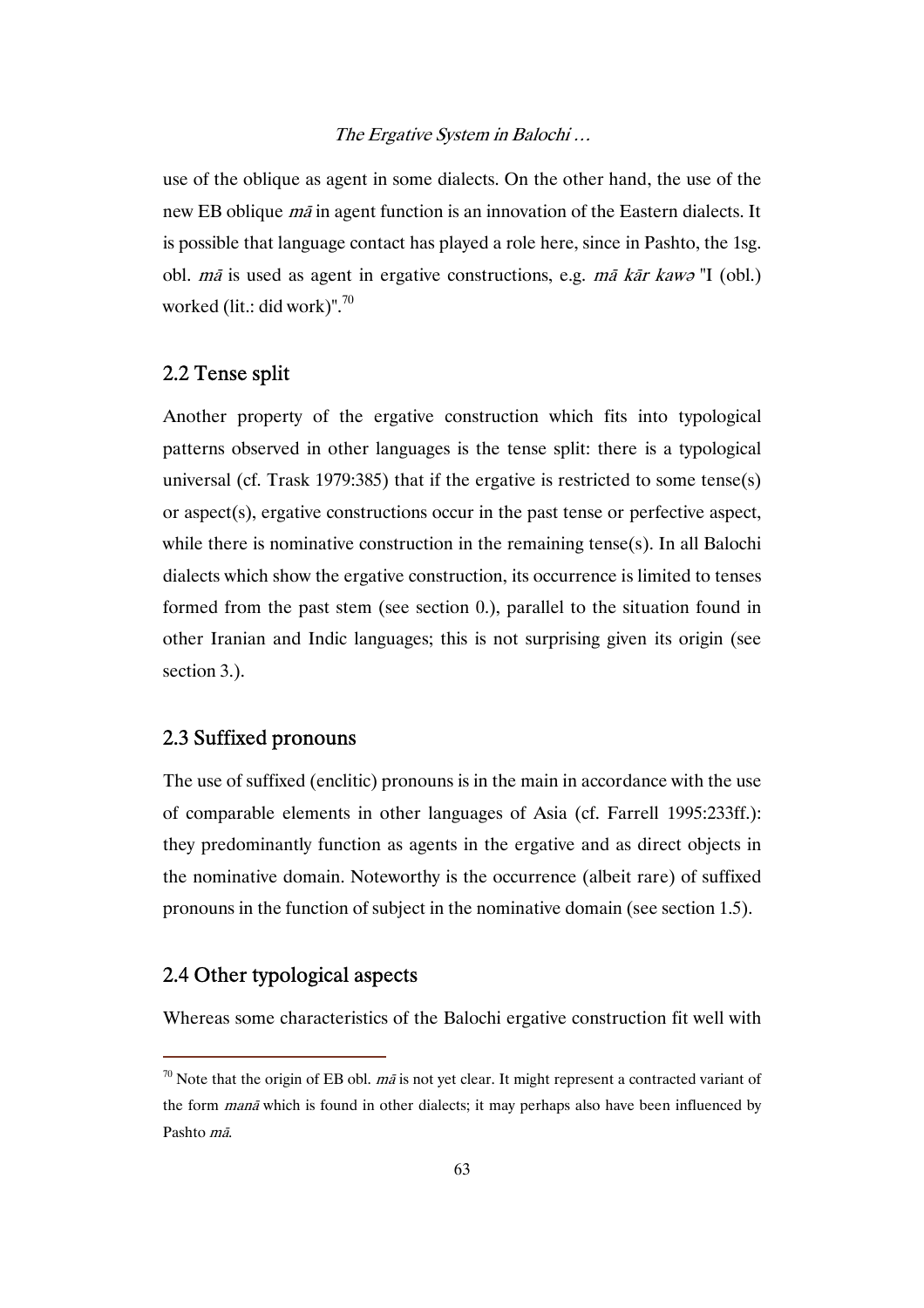typological observations, there are also points where Balochi differs from what has been noted in other languages.

According to Trask 1979:388, there is a universal tendency that no language may have both a Silverstein-type animacy split (see section 2.1) and a tense split (see section 2.2) in the ergative construction at the same time. Balochi, however, is a counterexample to this assumption (cf. Farrell 1995:228f.).<sup>71</sup>

Another hypothesis by Trask (1979:397, cf. Farrell 1995:229) is that languages with a tense split in the ergative domain originate from a "nominalized deverbal form with stative force" (e.g. a past participle used with a possessive construction). Although this may be said to apply to the Iranian languages<sup>72</sup> since the Old Persian examples show the genitive in agent function and the perfect passive participle of the verb,<sup>73</sup> it does not hold for the Indic languages: in these languages, the ergative construction goes back to the perfect passive participle with the agent in what is diachronically the instrumental case. As far as the Indo-Iranian languages as a whole are concerned, it is therefore questionable whether the universal posited by Trask is probable. It is also

aēm mōi idā vistō

 $\overline{a}$ 

DEM.Ns PRO1s.GEN here find.PF.Ns

"I have found this (lit.: this by me [gen.] was found) here"  $(Y 29, 8)$ 

The Avestan examples noted by Cardona 1970:3 involve the use of a finite passive form (not the participle in -ta-) with agent in the instrumental case.

 $71$  Georgian is another counterexample: there is a tense split (tenses of the aorist group patterning ergatively, those of the present group nominatively) and an animacy split: the personal pronouns of the 1st and 2nd persons do not distinguish the nominative from the ergative case while the remaining pronouns and all nouns do (the ergative being used in agent function in the aorist tenses). The same applies to the other Kartvelian languages and thus seems to be an ancient feature (Jost Gippert, personal communication).

 $<sup>72</sup>$  Note that there has been a considerable amount of discussion (reported in Farrell 1995:229f.)</sup> about the origin of the Iranian ergative construction. In these discussions, only the Old Persian examples have been taken into account; data from Middle Iranian or Indic languages has apparently not been considered adequately.

 $<sup>73</sup>$  Examples similar to the Old Persian ones may also be found in Avestan (Jost Gippert,</sup> personal communication), e.g.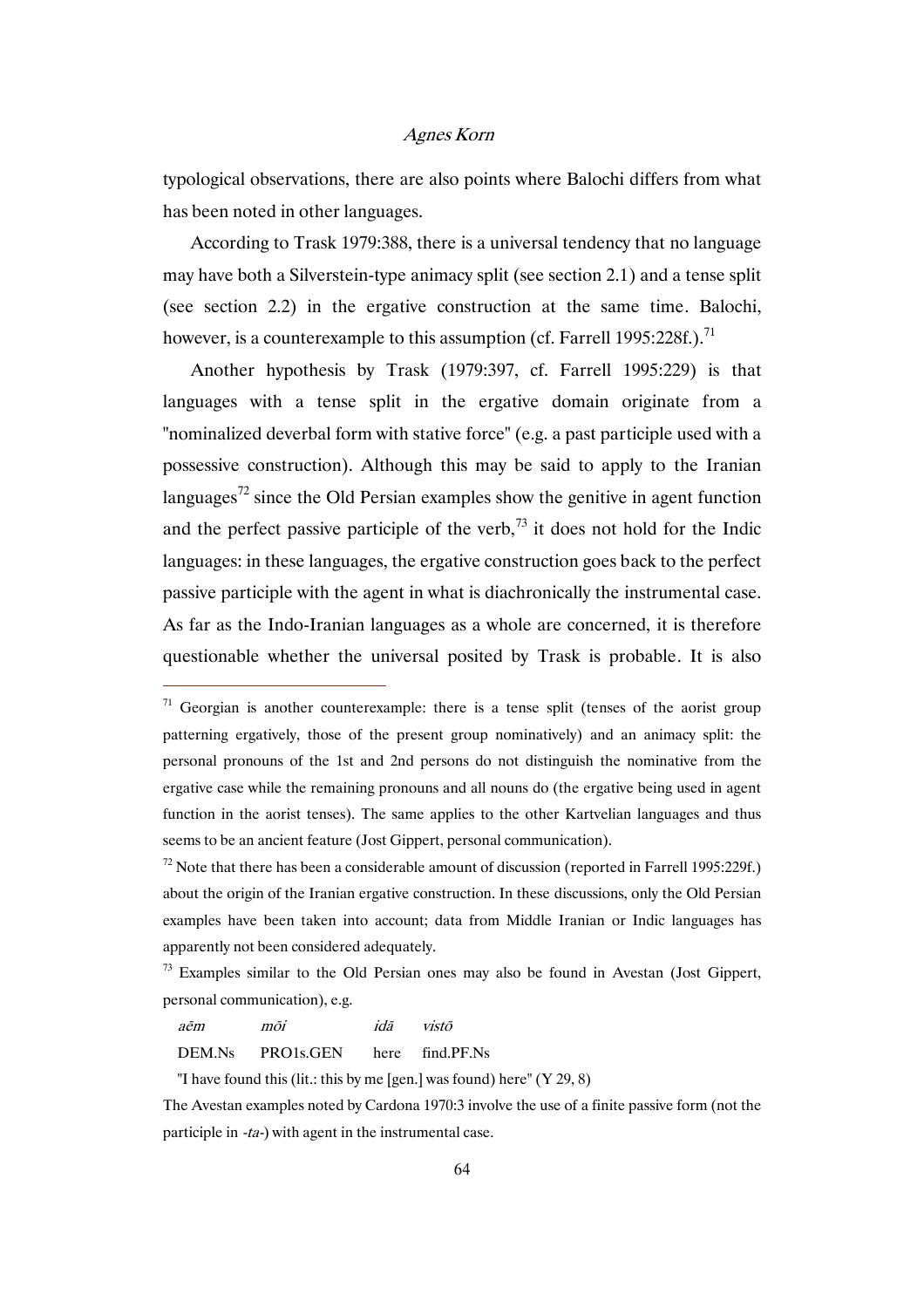questionable inhowfar it makes sense to say that the Balochi ergative construction originates from some phenomenon found in Old Persian, since if any system should be considered to be the "origin" of the Balochi one, it would rather be the system found in Parthian than the Old Persian one.<sup>74</sup>

A third point is that Trask 1979:385 maintains that ergative languages usually do not have a fully developed passive voice. Although the passive voice in Balochi has a rather marginal position and passive sentences with agent are quite rare, passive constructions (consisting of the infinitive and an appropriate form of "to be, become") do exist and are also used in the past tenses (cf. Farrell 1995:230f.),  $^{75}$  e.g.

- 5) lānč gir-ag bīt-ag-it-a boat.D seize.PR-INF become.PT-PF-COP.PT-3p "boats (dir.) had been caught" (Farrell  $1995:230$ )<sup>76</sup>
- 6)  $\bar{e}$  mardom-ān  $\check{a}$ t-en būt- $\tilde{e}$  DEM people.Np hit.PT-INF become.PT-3p "these people were beaten" (Baranzehi 2003:100)

The use of "become" in the function of an auxiliary formation in the passive voice may even be traced back to Parthian (cf. Ghilain 1939:117ff., Rastorgueva / Molčanova 1981:225, Durkin-Meisterernst 2002).

### 2.5 Morphological ergativity

 $\overline{a}$ 

Balochi shows morphological or surface ergativity (as opposed to "deep ergativity", Farrell 1995:233). This may be concluded from (among other things) the fact that the transitivity or intransitivity of periphrastic verbal

 $74$  For the ergative construction in Parthian, see section 3.

 $<sup>75</sup>$  Again, Georgian is a further counterexample to this alleged typological universal. There is a</sup> passive voice also e.g. in Zazaki (derived from a verbal stem with the suffix  $-e^{y}$ -/-i-), in several Kurdish dialects and in Pashto (both with infinitive or participle + auxiliary).

<sup>&</sup>lt;sup>76</sup> The form *bītagitā* in Farrell 1995:230 is a misprint for *bītagitā* (Tim Farrell, personal communication).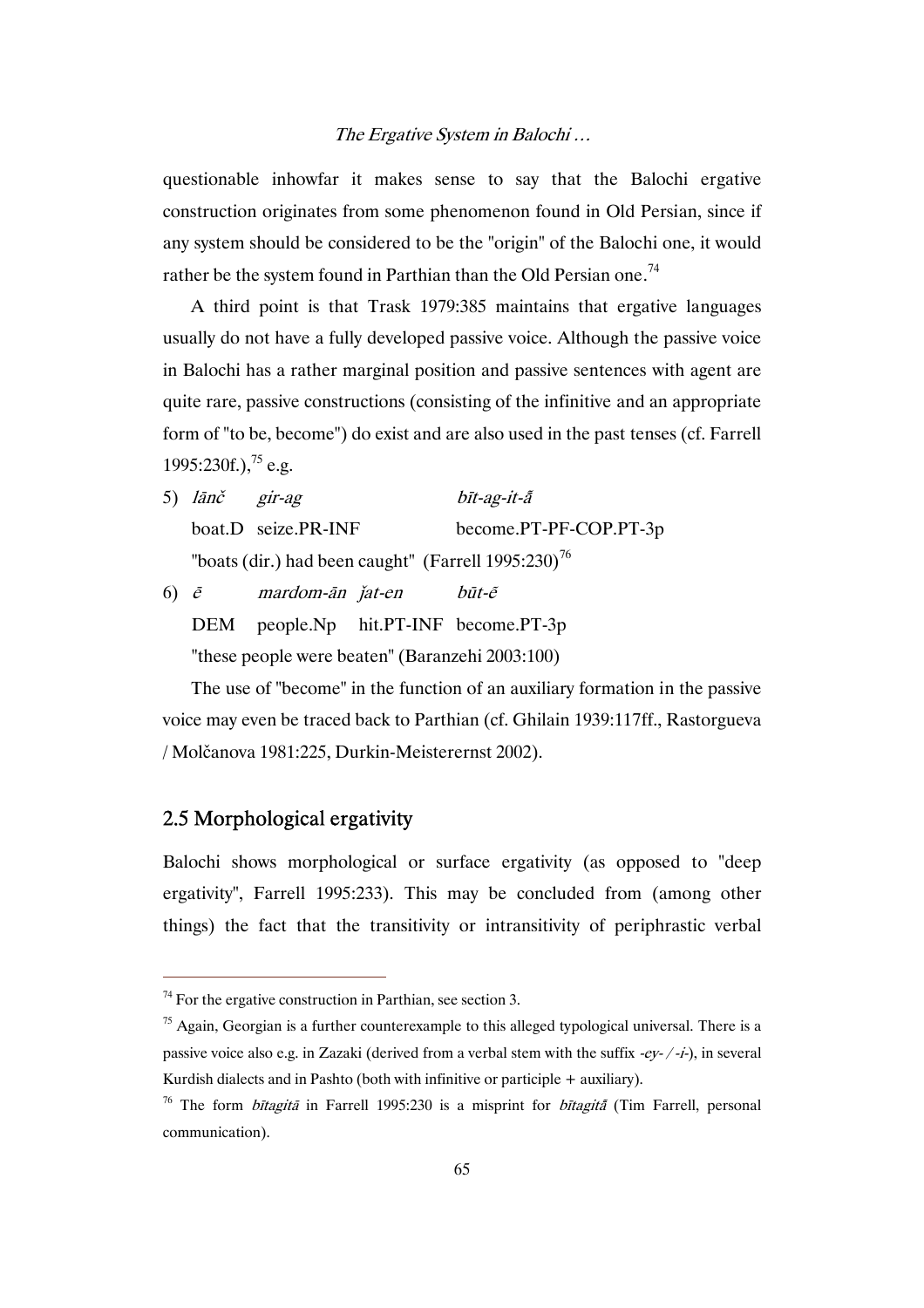constructions is determined by the respective properties of the finite verb, not by those of the main verb (all examples from Farrell 1995:226f.): continuous forms built from the copula and the infinitive pattern nominatively, e.g.

- 7) man išīā gind-ag-ā it-
	- I.D DEM.Os see.PR-INF-Os COP.PT-1s

"I kept seeing him/her"

while those composed of the present participle and *kanag* "to do" pattern ergatively in the past tenses, e.g.

8) tēkādār-ā(...) rēk xatam kan-ān ku contractor-Op sand.D fishing do.PR-PRT do.PT "the contractors kept fishing sand"

and the same applies to the "ability construction" formed from the past stem + kanag, e.g.

9)  $\bar{a}y\bar{a}$  kapt kut-ag- $\bar{a}$  DEM.Op fall.PT do.PT-PF-3p "they could have fallen"

 $\overline{a}$ 

Similarly, transitivity of complex verbs depends on the transitivity of the simple verb for the most part, irrespective of the semantics: $^{77}$  the nominal part of e.g. bāl kanag "to fly (lit.: to do flying)", dēr kanag "to be late (lit.: to do late)", gānā janag "to sing (lit.: to strike song)", jamp janag "to jump (lit.: to strike jump)" is treated like an object, the agent appearing in the oblique in the past tenses, and the same even applies to combinations with warag "to eat", e.g. kawš *warag* "to be hit with a shoe (lit.: to eat shoe)" or *yam warag* "to grieve (lit.: to eat sorrow)". A few complex verbs (termed "exceptions" by Farrell 1995:233), however, are intransitive in spite of the simple verb being transitive, e.g. the subject of *zār girag* "to become angry (lit.: to take anger)" is in the direct case in all tenses.

 $77$  Cf. the discussion in Farrell 1995:232f. The same situation is observed in other contemporary Iranian languages.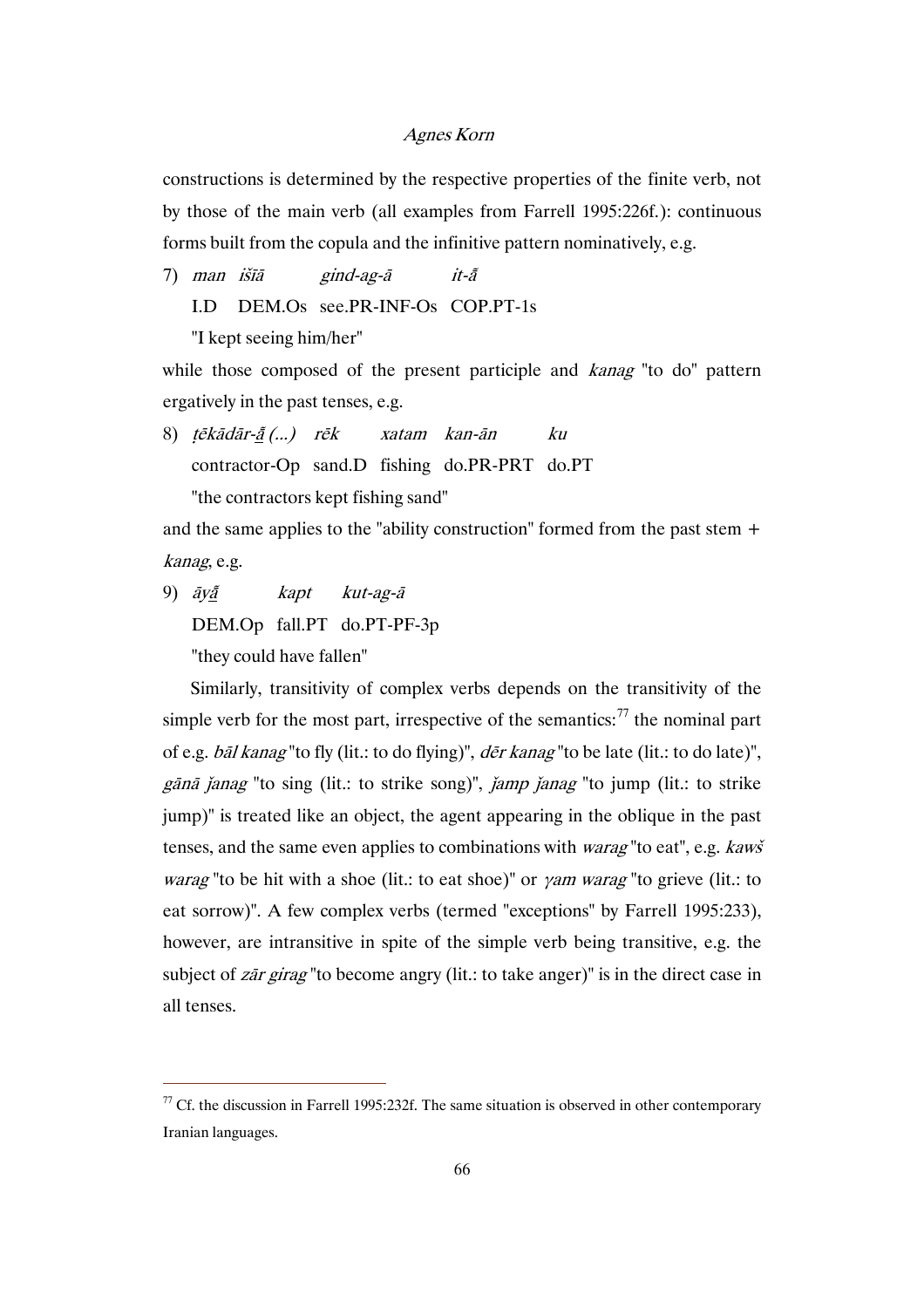The ergative construction in Balochi may thus be used to distinguish periphrastic verbal constructions from compound tenses since, unlike the situation observed in the periphrastic constructions, the (in)transitivity of the compound tenses is determined by the properties of the main verb throughout (see fn. 3). In the case of transitive verbs used together with nouns, the (non-)occurrence of ergative patterning may likewise be used to check whether or not a so-called complex verb is indeed one in the proper sense of the word: one might choose to label only those expressions complex verbs which pattern nominatively throughout in spite of containing an otherwise transitive verb (Farrell's exceptions), whereas the majority of these combinations pattern ergatively and thus have not yet reached a complex verb stage.

Farrell 1995:233 notes that another feature showing the surface character of Balochi ergativity is that it seems possible to coordinate an agent with an intransitive subject. For example, in

10) manī ē čuk lōg-ē sar-ā ǰamp ǰat-a kapt-ag-ī I.GENs DEM child.D house-GENs top-Os jump.D hit.PT-fall.PT-PF-PF PRO3s

 "this child of mine has jumped [from] on top of the house [and] it has fallen" (Farrell 1995:235)

one would expect the agent  $(\check{c}uk$  "child") to be in the oblique case (Farrell 1995:232),<sup>78</sup> but as it may also be interpreted as the subject of the intransitive verb kaptag "has fallen" (although the subject is also expressed by the suffixed pronoun -ī), it is in the direct case. Conversely,

11) kitag-ā šu dān git ārt grasshopper-Os go.PT grain.D seize.PT bring.PT

 "The grasshopper went, bought grain [and] brought [it]" (Farrell 2003:204) shows the agent in the oblique, fitting with the second and third verb, but not with the first (intransitive) one. It seems possible, however, to account for these constructions in the context of conjunctive participles (see section 2.6).

 $78$  For the ergative construction of complex verbs, see the preceding page.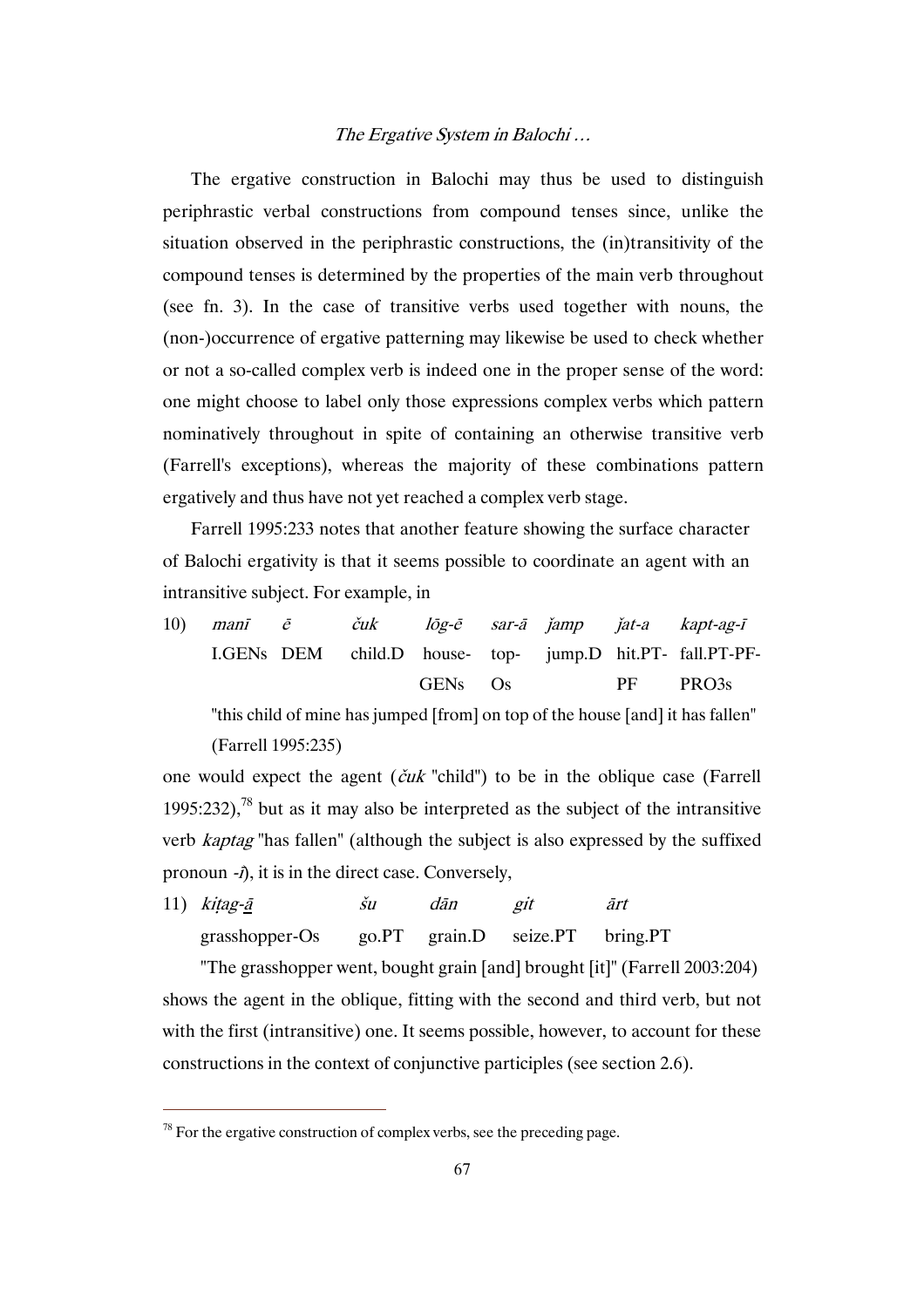#### 2.6 Conjunctive participles

Some variants of the ergative construction exhibit forms where the past stem or the perfect participle (see fn. 3) is used in a converb-like manner. Balochi constructions of this type are termed conjunctive participle by Farrell 2003:201ff. They occur in otherwise ergative as well as nominative sentences. Examples are (conjunctive participles in bold):

| 12) <i>zālbūl-iš</i>                                                   | ārt   | āwurt       | nān | patk                        |  |  |
|------------------------------------------------------------------------|-------|-------------|-----|-----------------------------|--|--|
| wife.D-PRO3p flour.D bring.PT bread.D cook.PT                          |       |             |     |                             |  |  |
| $\partial W$                                                           | drust | mēmān-ā nān |     | dāt-ant                     |  |  |
| and                                                                    | all   |             |     | guest-Op bread.D give.PT-3p |  |  |
| "their wives brought flour, baked bread, and gave bread to all guests" |       |             |     |                             |  |  |
| (Barker / Mengal 1969/I:348)                                           |       |             |     |                             |  |  |

(12) shows agreement of the subject with the last verb (thus a nominative sentence), the first and second verbs being uninflected.

| 13) | man                | čē                          | gunāh-ē              | kurt-ag-at      | ki           |
|-----|--------------------|-----------------------------|----------------------|-----------------|--------------|
|     | L <sub>D</sub> /Os | what                        | $sin.D-IND$          | do.PT-PF-COP.PT | <b>SUB</b>   |
|     | taw                | manā                        | sazā                 | dāt             | $\partial W$ |
|     | you.D/Os I.As      |                             | punishment.D give.PT |                 | and          |
|     | manī               | zāhg-u-zālbūl-ā             | wār                  | kurt-ay         |              |
|     | LGEN               | child-and-wife-Op trouble.D |                      | $do.PT-2s$      |              |

"what sin had I done that you punished me and harassed my family?"

(Barker / Mengal 1969/I:347)

 $\overline{a}$ 

(13) likewise omits all verbal endings but the last one (agreeing with the subject again),<sup>79</sup> (14) lacks a verbal ending on  $\dot{\delta}u$  "went" (which an intransitive verb should have), the sentence being otherwise an ergative one, and (14) is constructed ergatively, but has marking of the plurality of the object only on the last verb.

 $79$  The change of agent/subject in this sentence favours the interpretation of *man* ... kurtagat as a regular ergative construction rather than as a conjunctive participle.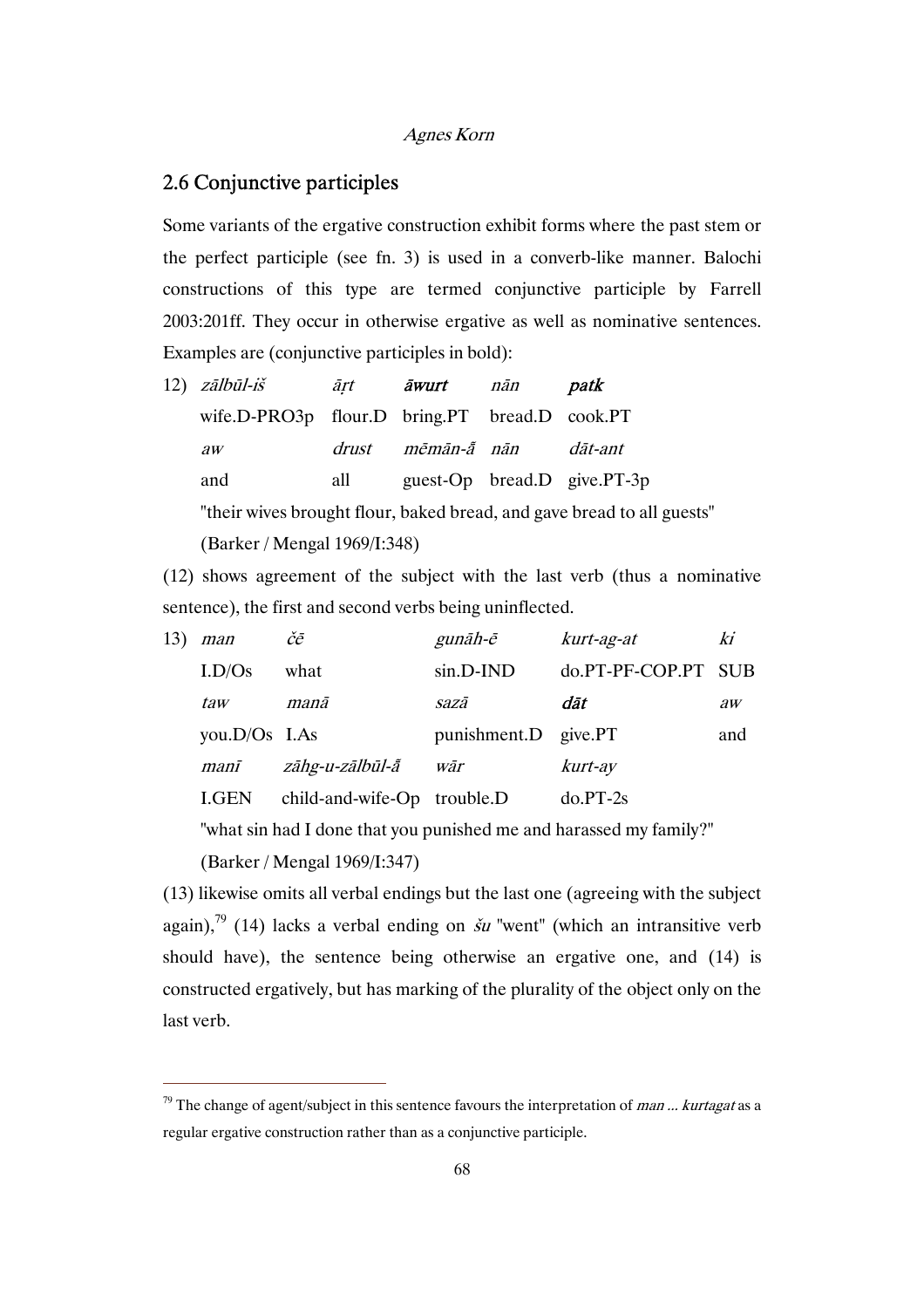| 14) | mã              | hamē       | tēm-ā   |            | šu             | šikāyat       |                                                                   | ku     |            |
|-----|-----------------|------------|---------|------------|----------------|---------------|-------------------------------------------------------------------|--------|------------|
|     | LD <sub>S</sub> | <b>DEM</b> | time-Os |            | $g_{O}$ . $PT$ |               | complaint                                                         | do. PT |            |
|     |                 |            |         |            |                |               | "that very time I went [and] made a complaint" (Farrell 1995:225) |        |            |
| 15) | mā              |            | watī    | čuk-ānā    |                | hī            | halōčī                                                            |        | darmān     |
|     | we.D/O          | own        |         | child-Ap   |                | also          | Balochi                                                           |        | medicine.D |
|     | gitt-ā          |            |         | grāst-ā    |                | dāt-ag-ā      |                                                                   |        |            |
|     | seize.PT-PF     |            |         | boil.PT-PF |                | give.PT-PF-3p |                                                                   |        |            |
|     |                 |            |         |            |                |               |                                                                   |        |            |

 "for our children we have also bought Balochi medicines, have boiled [them and] given them [to the children]" (Farrell  $2003:204$ )<sup>80</sup>

So far, the WB dialect of Pakistan in the description by Barker / Mengal 1969 and the observations by Farrell on Karachi Balochi are the only sources which show the use of conjunctive participles in Balochi. The details of the development of the construction are not yet entirely clear. One factor contributing to its development is likely to be found in the specific types of mixture between ergative and nominative constructions (see also section 3.).<sup>81</sup> On the other hand, conjunctive participles are also used in several neighbouring languages, including Persian and Urdu, so that language contact may also play a role here (cf. Farrell 2003:205).

## 3. The development of the Balochi ergative construction

A discussion of how a Balochi grammatical phenomenon might have evolved may conveniently start with an examination of the corresponding Western Middle Iranian feature, especially the one found in Parthian. A study of ergativity in Parthian, however, is faced with the difficulty that with the

<sup>&</sup>lt;sup>80</sup> The perfect stem in -*ā* of Karachi Balochi corresponds to -*ag* in the other dialects (Farrell 2003:203 note 27).

 $81$  Similar to the situation found in Balochi, ergativity in Kurmanji shows different degrees of adaptation to the nominative pattern (cf. Dorleijn 1996).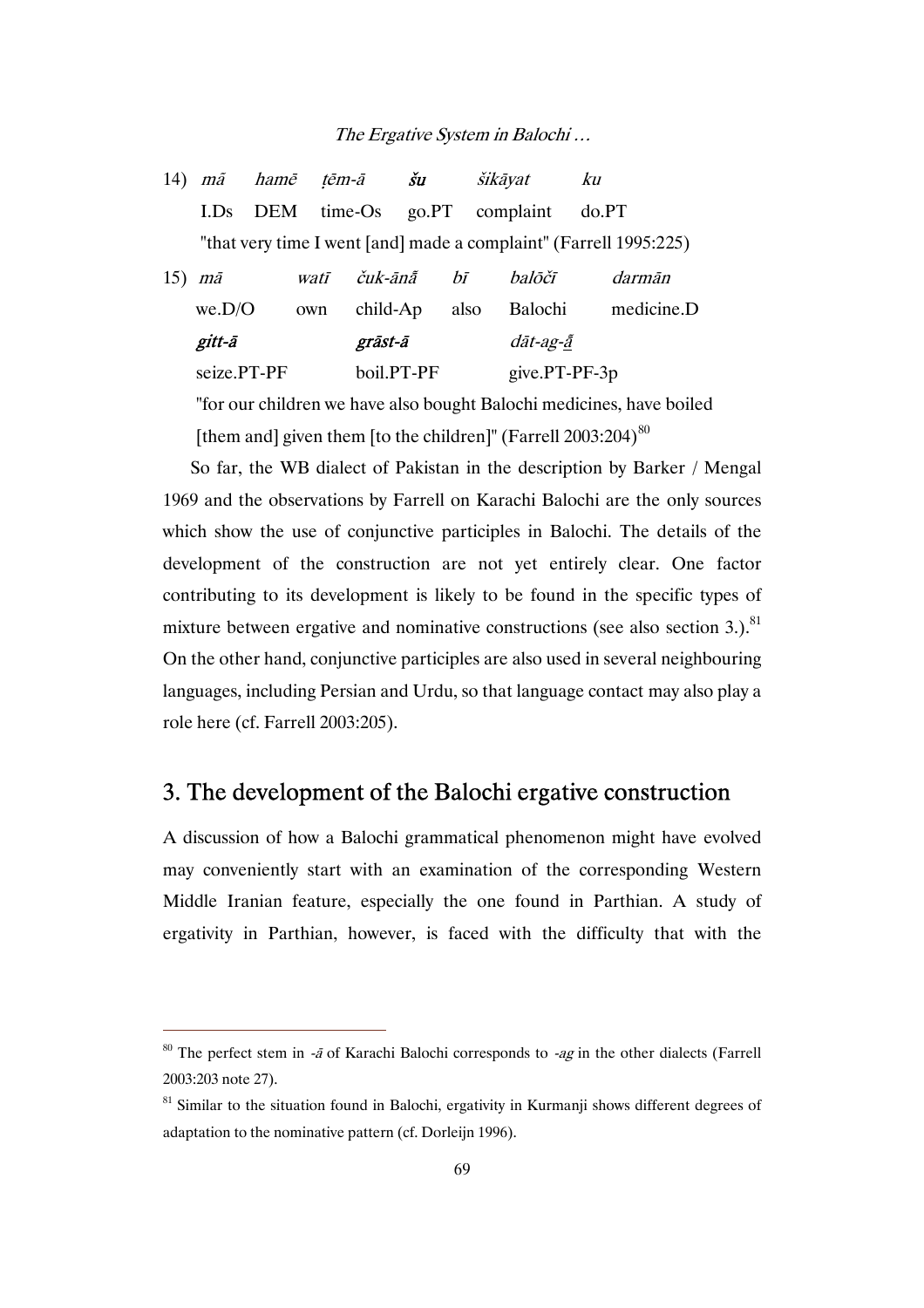exception of the 1sg. pronoun, the Parthian oblique case differs from the direct case only in the plural. $82$ 

The ergative construction found in Parthian may be summarised as in Table 3.0. So from a diachronic point of view, the Balochi sentence structures in Table 3.1 may be said to correspond to the model found in Parthian.

| agent                                            | object                                               | verbal agreement                 |  |  |
|--------------------------------------------------|------------------------------------------------------|----------------------------------|--|--|
| noun $(obl.)$ ,                                  | noun $\left(\text{dir.}, \text{obl.pl.}\right)^{83}$ | with object in number and person |  |  |
| pronoun (obl.),                                  | pronoun (dir.)                                       |                                  |  |  |
| suffixed pronoun                                 |                                                      |                                  |  |  |
| Table 3.0: The ergative construction in Parthian |                                                      |                                  |  |  |

These constructions are found in Eastern, Southern and some Western dialects.84 The use of the oblique form of pronouns of the 1st and 2nd sg. in the

 abāw-um harw-īn brādar-ān ud wxār-īn pad kirbag windād ah-ēnd there-PRO1s all-Op brother-Op and sister-Op to piety.D find.PT COP-3p "there, I found all brothers and sisters in piety"

(Rastorgueva / Molčanova 1981:223, Andreas / Henning 1934:858)

 $\overline{a}$ 

(with the agent expressed by the suffixed pronoun -um), parallel in structure to Balochi sentences of type A (Table 3.2), and similar sentences are found in MP (Nyberg 1974:282f.). However, as there seems to be no example of this type in the Parthian inscriptions (neither in the MP ones, cf. Skjærvø 1983), it is likely that the Parthian marking of the object with oblique ending in the ergative construction is a secondary process independent from, although parallel to, the Balochi one. It is not yet clear whether objects of ergative sentences are marked with  $-\bar{a}n$ / -īn more often than in other instances of what should be the dir.pl. Another Parthian strategy to mark the object (in some cases also the agent) of an ergative construction is the use of a preposition (Sundermann 1989:129, 134).

<sup>84</sup> For examples, see the respective subsections of 1. There are some patterns for which no example is found in the sources, which is likely to be due to chance.

<sup>&</sup>lt;sup>82</sup> Even the Parthian terms of family relations (mother, father etc.), in contrast to those of Middle Persian, do not distinguish the direct from the oblique case (cf. Sims-Williams 1981).

<sup>&</sup>lt;sup>83</sup> Cf. Rastorgueva / Molčanova 1981:223f. The ending of the obl.pl., viz.  $-\frac{a_n}{r}$ , may also be used in the function of general pl. marker (Sundermann 1989:130). One thus finds ergative sentences with the object marked with obl. ending: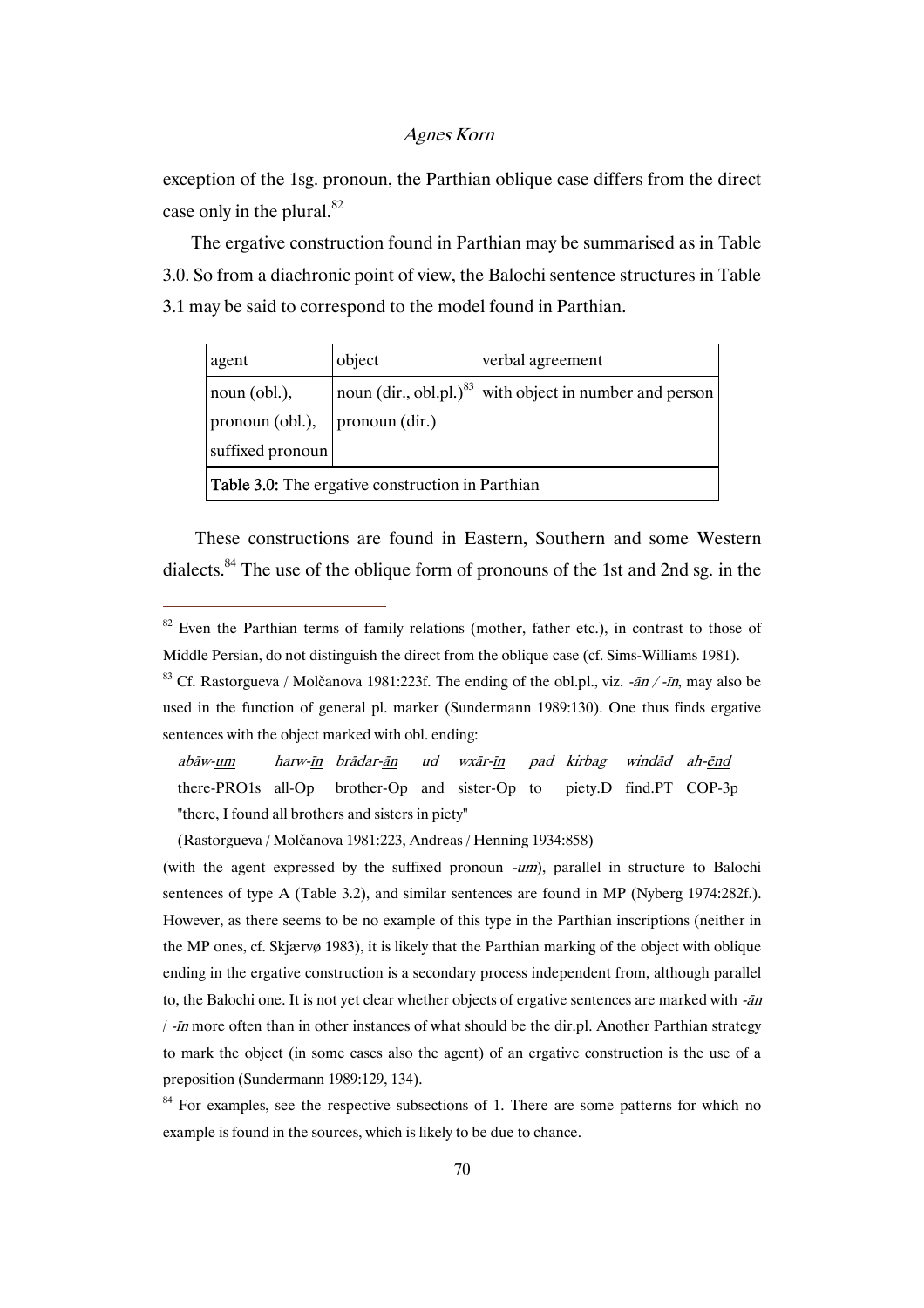function of agent is limited to the Eastern dialects. Conversely, the direct case of the pronouns of the 1st and 2nd sg. is not used in object function in the Southern dialects.

|                                                                                   | agent                              | object         | verbal agreement     |  |
|-----------------------------------------------------------------------------------|------------------------------------|----------------|----------------------|--|
| form and function                                                                 | noun (obl.pl.),                    | noun (dir.),   | with $3^{rd}$ person |  |
| inherited from                                                                    | pronoun $3^{\text{rd}}$ (obl.pl.), | pronoun (dir.) | object in number     |  |
| Middle Iranian                                                                    | pronoun $1st$ , $2nd$ (dir.),      |                | (optional)           |  |
|                                                                                   | suffixed pronoun                   |                |                      |  |
| form is a novel                                                                   | noun (obl.sg.), $85$               |                |                      |  |
| formation in Balochi                                                              | pronoun 3sg. (obl.),               |                |                      |  |
| pronoun $1st$ , $2nd$ (obl.)                                                      |                                    |                |                      |  |
| <b>Table 3.1:</b> Balochi ergative structures continuing the Middle Iranian model |                                    |                |                      |  |

One step in the direction towards the nominative construction is the use of the oblique or object case for the object. The opposite adjustment, i.e. the use of the direct case for the agent, also occurs to a certain extent (Table 3.2).

Type A is found in Southern and Western dialects, and in the Eastern ones with the exception of the personal pronouns (which are here always in the oblique in agent function). According to Moškalo 1985:121, Type B is found in some examples of Eastern and Southern Balochi.<sup>86</sup> The ergative constructions found in Iranian Balochi (chiefly in Sarāwānī) may also be put here: in these dialects, the nominative (sg.  $-\varnothing$  resulting from the direct case, pl.  $-\varnothing$  from the oblique plural of nouns and pronouns of the 3rd person) is used both for agents and objects.

<sup>&</sup>lt;sup>85</sup> For the obl.sg. ending of Balochi being an innovation, see fn. 68.

<sup>&</sup>lt;sup>86</sup> Note that Moškalo's example from Gilbertson 1923 is not found on the cited page. The example from Mockler 1877 (Southern Balochi) has taw as object and shows the agent in the direct case.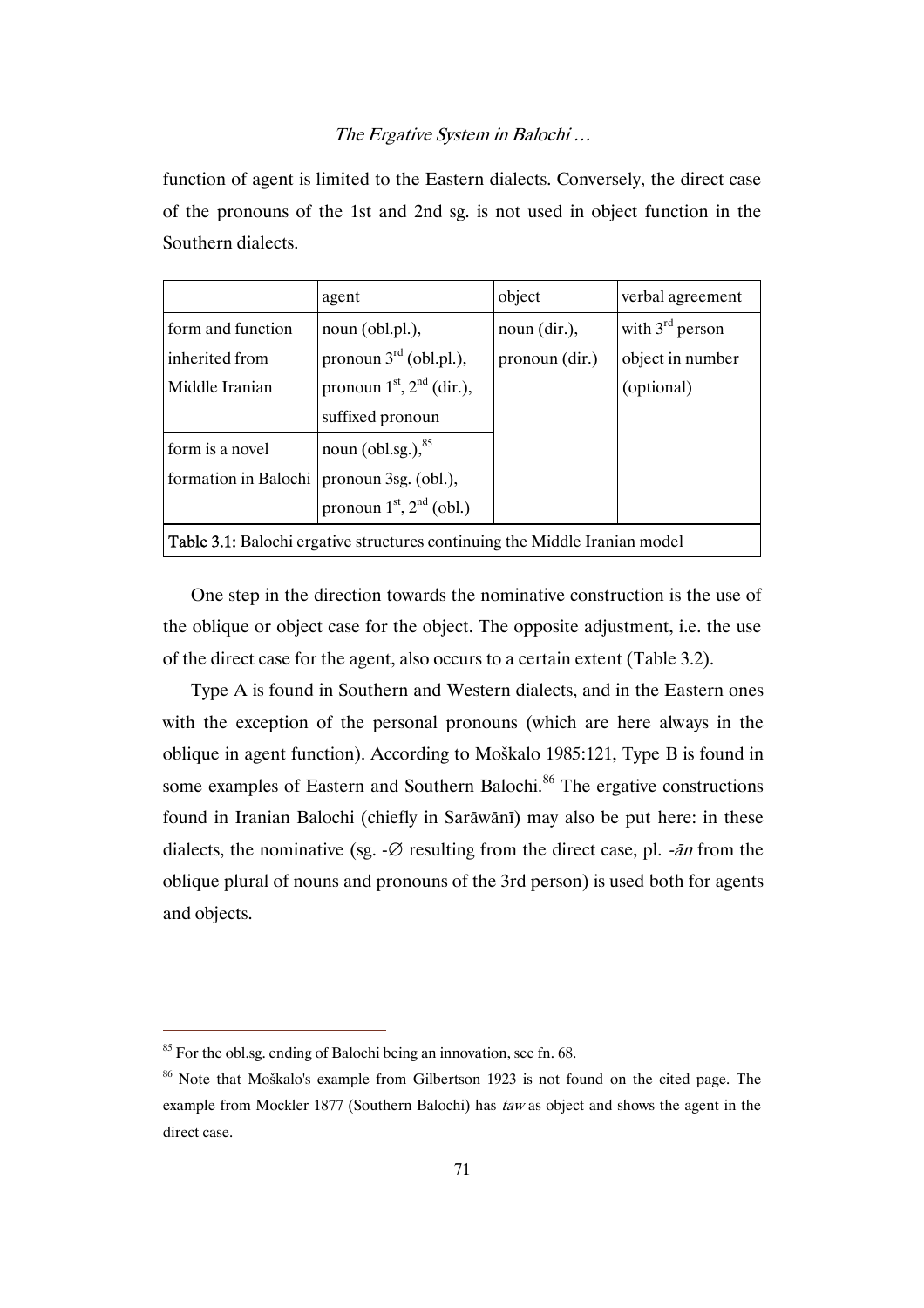Agnes Korn

|                                                                                    | agent                           | object                          | verbal agreement     |  |
|------------------------------------------------------------------------------------|---------------------------------|---------------------------------|----------------------|--|
| A:                                                                                 | noun (obl.),                    | noun (obl., obj.),              | with $3^{rd}$ person |  |
| adaptation of                                                                      | pronoun $3^{\text{rd}}$ (obl.), | pronoun $3^{\text{rd}}$ (obj.), | object in number     |  |
| the object                                                                         | pronoun $1st$ , $2nd$ (dir.)    | pronoun $1st$ , $2nd$ (obl.)    | (optional)           |  |
|                                                                                    | suffixed pronoun                |                                 |                      |  |
| B:                                                                                 | noun (dir.)                     | noun (dir.),                    |                      |  |
| adaptation of                                                                      | pronoun (dir.)                  | pronoun (dir.)                  |                      |  |
| the agent                                                                          |                                 |                                 |                      |  |
| <b>Table 3.2:</b> Balochi ergative structures showing adaptation to the nominative |                                 |                                 |                      |  |
| construction                                                                       |                                 |                                 |                      |  |

A more marked adjustment to the nominative construction consists in the agreement of the verb with the agent/subject (Table 3.3). Type C is found in the Eastern dialects and in some Western Balochi dialects. In the remaining Western dialects, it occurs insofar as suffixed pronouns may be used to denote the subject in an otherwise nominative construction. The latter structure is also reported to be found in the nominative domain of the Eastern dialects. Type D is found in certain dialects of the WB and the IrB group. In Karachi Balochi, it is found side by side with the ergative construction in the present perfect.

|                                                                                       | subject          | object                | verbal agreement |  |
|---------------------------------------------------------------------------------------|------------------|-----------------------|------------------|--|
| C:                                                                                    | noun (obl.),     | noun (dir.)           | with the subject |  |
| semi-nominative                                                                       | pronoun (obl.)   |                       | in number and    |  |
| constructions                                                                         | suffixed pronoun |                       | person           |  |
|                                                                                       | suffixed pronoun | noun (obl., obj.),    |                  |  |
|                                                                                       |                  | pronoun (obl., obj.)  |                  |  |
| D:                                                                                    | noun (dir.),     | noun (obl., obj.),    |                  |  |
| nominative                                                                            | pronoun (dir.)   | pronoun (obl., obj.), |                  |  |
| construction                                                                          |                  | suffixed pronoun      |                  |  |
| <b>Table 3.3:</b> Balochi sentence structures approaching the nominative construction |                  |                       |                  |  |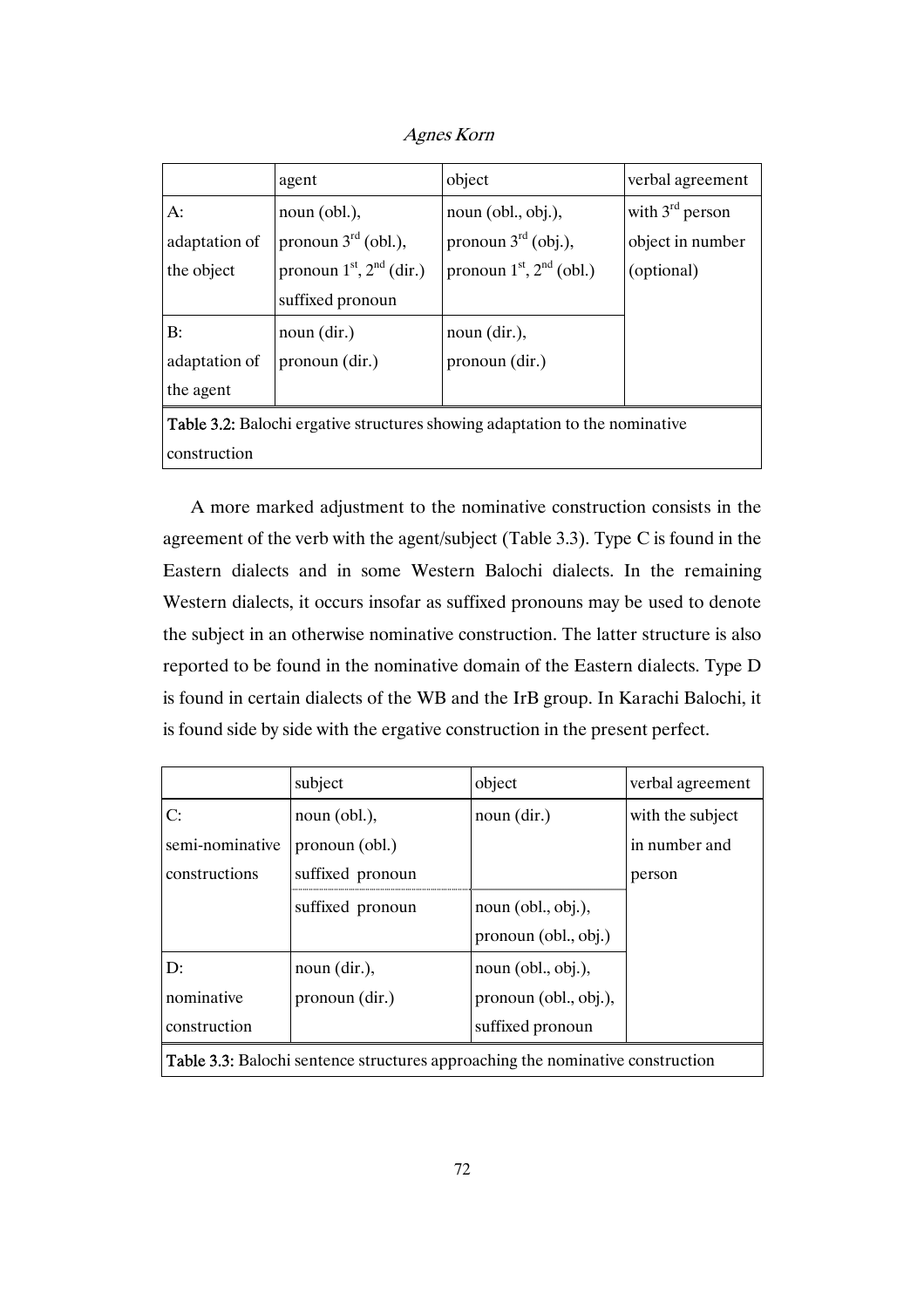It is not entirely clear whether the Balochi conjunctive participle construction (see section 2.6) is to be seen in the context of adaptation of the ergative to the nominative construction since conjunctive participles and converbs occur in many languages of the world entirely independent of the issue of ergativity. However, the Balochi conjunctive participle constructions are morphologically quite similar to certain ergative sentence types so that it might be possible to interpret them in this context. If so, their origin might be seen in ergative sentence structures of the type man kurt / kurta (WB, SB) "I did / have done", which is liable to interpretation as showing a nominative subject and an endingless verb (Table 3.4).

|                                                               | subject               | object                     | verbal agreement |  |
|---------------------------------------------------------------|-----------------------|----------------------------|------------------|--|
| E:                                                            | noun $\frac{dir.}{,}$ | $\vert$ noun (obl., obj.), | -Ø               |  |
| conjunctive participle                                        | pronoun (dir.)        | pronoun (obl., obj.),      |                  |  |
| construction                                                  |                       | suffixed pronoun           |                  |  |
| <b>Table 3.4:</b> Converb-like sentence structures in Balochi |                       |                            |                  |  |

These constructions are found in narrative texts at least in Western Balochi of Pakistan and in Karachi Balochi. They also occur in the Southern Balochi dialect of Oman (see section 1.2), although the conditions for their occurrence are not entirely clear.

## 4. Summary

Starting out from a point which may be reconstructed from the Middle Iranian data, the Balochi dialects have diverged to a considerable degree, ranging from complete loss of the ergative construction in some dialects of the Western group to a quite consistent use of ergative structures in Southern and Eastern Balochi.

Balochi may therefore be said to show multiple-split ergativity, some Balochi dialects patterning entirely nominatively, others predominantly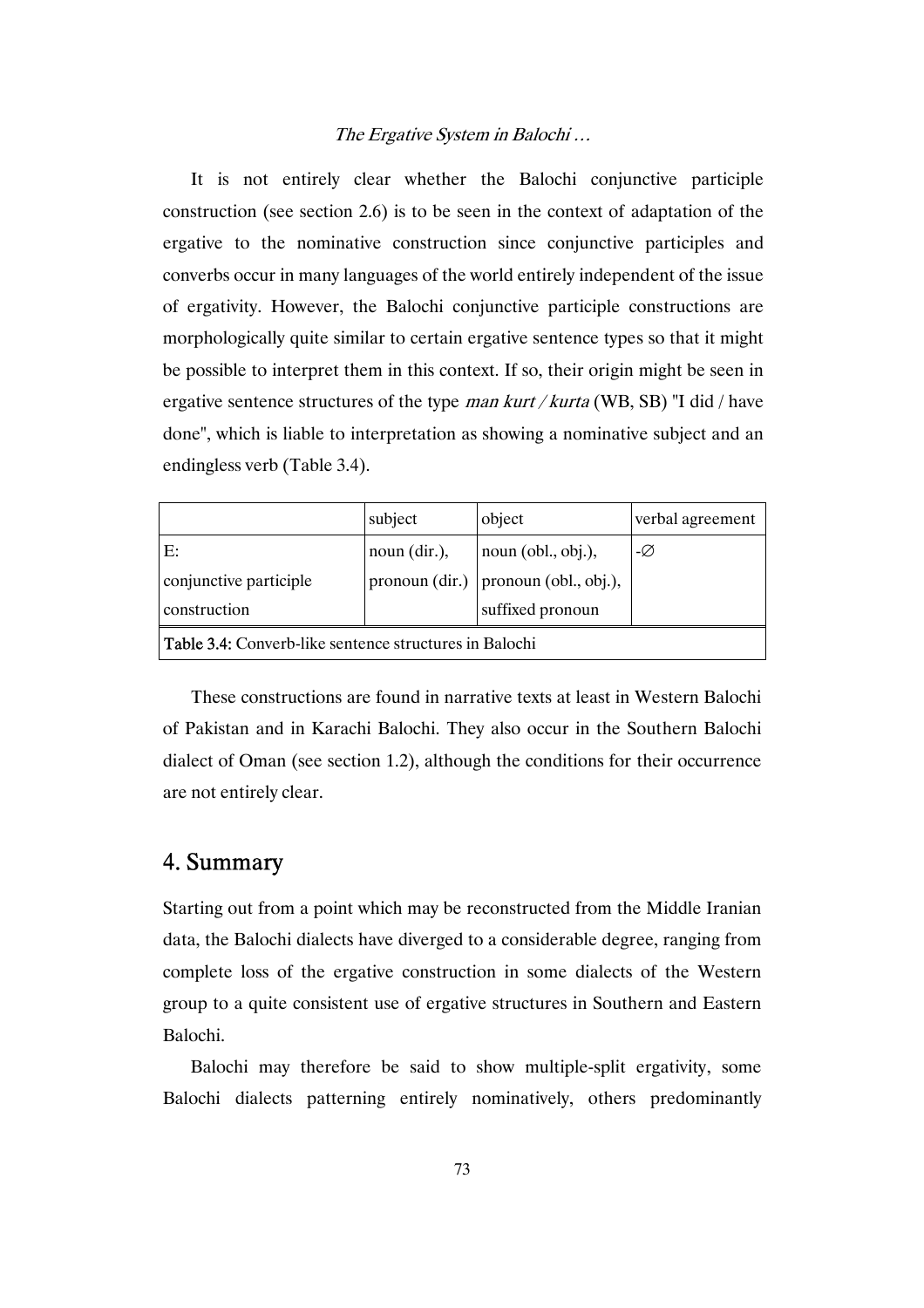ergatively in the past domain, with a considerable amount of mixed patterns besides both nominative and ergative constructions. The use of the different types of mixed constructions likewise depends on the dialects involved. Oblique or object case marking of the object occurs in all dialects, and verbal agreement with the object is optional if it occurs at all. The use of suffixed pronouns in agent function is very widespread and is even found in dialects that only employ the nominative construction. All Balochi dialects which use the ergative construction exhibit a tense split (ergative patterning in tenses from past and perfect stems, nominative patterning in those from the present stem, see section 2.2). The animacy split, on the other hand, is not found in all dialects (see section 2.1). Transitivity and consequently ergative or nominative patterning of certain groups of verbs differs in some respects from what one might expect (see fn. 4 and section 2.5).

The loss of the ergative construction in the Western Balochi dialects of Afghanistan and Turkmenistan has been attributed to the influence of Persian (Buddruss 1988:60). Conversely, one might assume that the influence of Urdu (and other neighbouring languages) may have supported the ergative construction in the Southern and Eastern dialects of Balochi (Farrell 2003:169, 199). It is therefore questionable whether ergativity may be said to have been weakened in the Balochi language as a whole. Apart from certain adjustments to the nominative construction in terms of marking the object, ergativity is wellpreserved in a number of dialects, among these the whole range of Southern and Eastern Balochi and even some Iranian Balochi dialects including Sarāwānī. It is also questionable whether the co-existence of ergative and nominative constructions per se creates a pressure for one of the constructions to be reduced (thus Moškalo 1985:121). In fact, split ergativity seems to be a rather stable system in many languages of the world, including in the Iranian languages, where it has been preserved from its Old Iranian initial stages through the Middle Iranian period into many contemporary Iranian languages.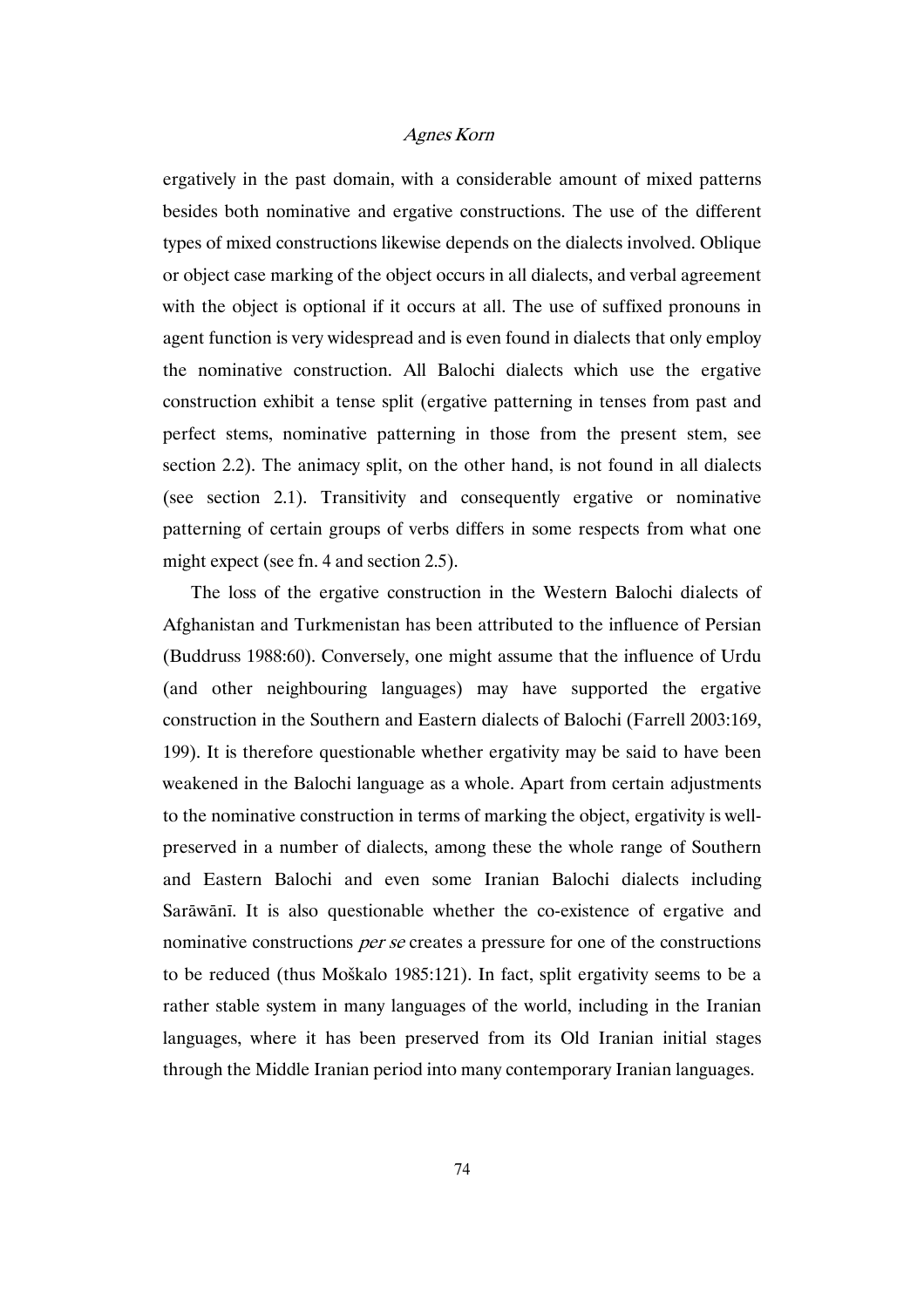It is likely that, depending on the grammatical system of the language(s) a Balochi dialect is in contact with, ergativity will continue to be affected. One may expect that ergative constructions will be further reduced in those dialects which are in especially close contact with Persian, i.e. chiefly the Iranian Balochi dialects. In other dialects, the ergative system may be maintained or even strengthened in areas with a strong influence of Urdu and other Indic languages.

The status and specific form of Balochi ergative constructions thus differ quite markedly depending on the dialect in question, and the same may be said about other aspects of Balochi grammar, e.g. the inflection of pronouns (see Table 0.3). So it is obvious that in a number of fields, there is no uniform grammatical system of Balochi. The increasing influence of national languages via education and mass media seems to speed up the diverging process of the Balochi dialects. The question of to what degree speakers of a dialect with exclusively nominative sentence structures understand speakers of dialects which pattern ergatively or traditional poetry with ergative constructions remains to be studied.

# Abbreviations:

| 1sg. / 1s: first person singular (other persons | <b>INF</b> : infinitive                  |  |  |
|-------------------------------------------------|------------------------------------------|--|--|
| are abbreviated accordingly)                    | IPF: imperfective aspect marker ("verbal |  |  |
| A: object case ending                           | element")                                |  |  |
| ADJ: attributive adjective suffix               | IrB: Iranian Balochi other than Sarāwānī |  |  |
| CAUS: causative                                 | N: nominative case ending                |  |  |
| COP: copula                                     | nom.: nominative                         |  |  |
| D: direct case ending                           | NP: noun phrase                          |  |  |
| DEM: demonstrative pronoun                      | O: oblique case ending                   |  |  |
| dir.: direct case                               | obj. / OBJ: object case                  |  |  |
| EB: Eastern Balochi dialect group               | obl.: oblique case                       |  |  |
| gen. / GEN: genitive                            | $p(l.)$ : plural                         |  |  |
| IND: "indefinite article" (individuation        | PF: perfect participle                   |  |  |
| marker)                                         | PN: name                                 |  |  |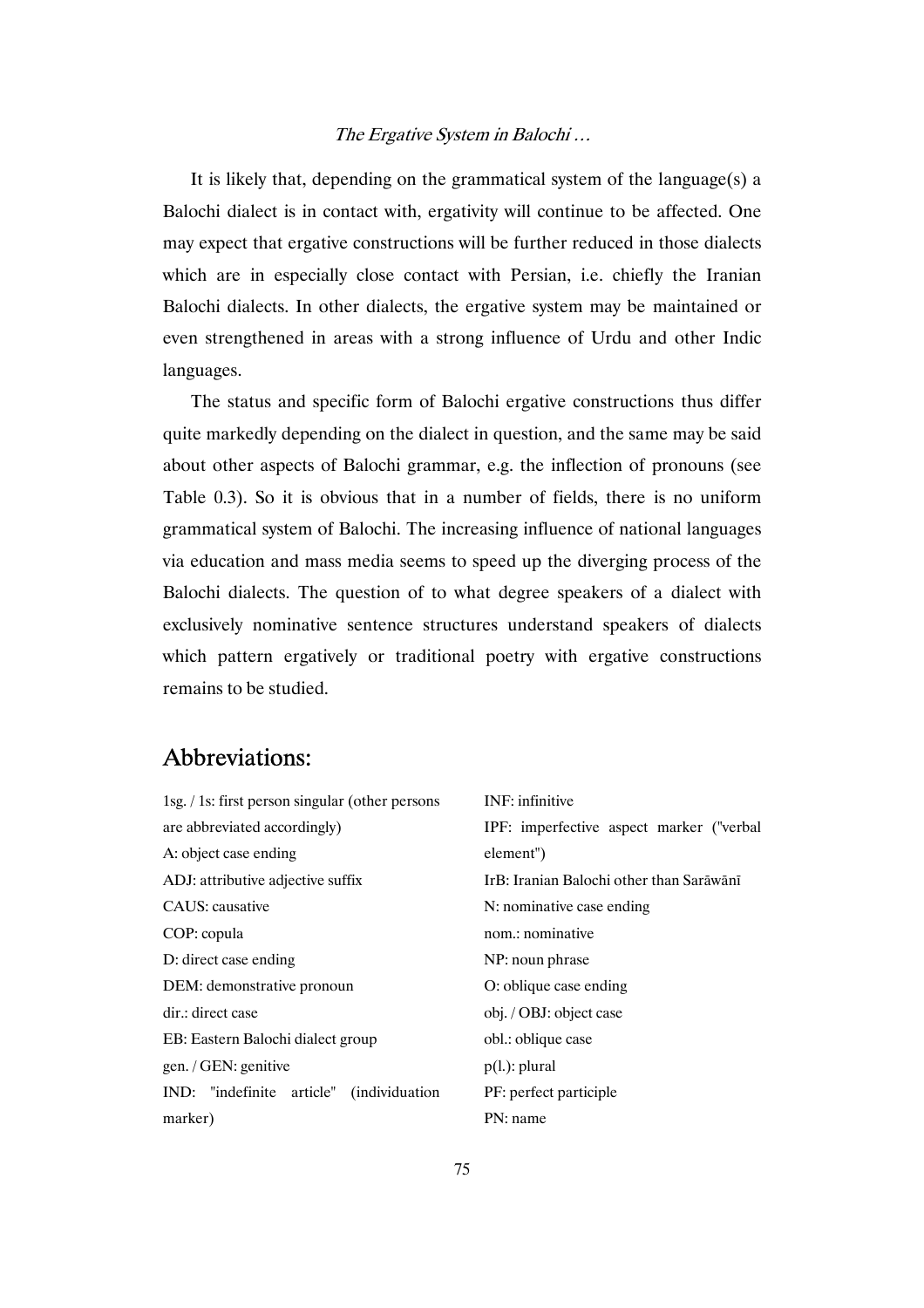PR: present stem PRO: suffixed pronoun pron.: personal pronoun PRT: participle PT: past stem s(g.): singular

Sar.: Sarāwānī (Iranian Balochi dialect) SB: Southern Balochi dialect group SBJ: subjunctive marker SUB: subordinator WB: Western Balochi dialect group

# References

- Andreas, Friedrich C., and Henning, Walter B. (1934). "Mitteliranische Manichaica aus Chinesisch-Turkestan III", in Sitzungsberichte der preußischen Akademie der Wissenschaften, pp. 846-912 (= Walter B. Henning (1977). Selected Papers I, pp. 275-339).
- Baranzehi, Adam Nader (2003). "The Sarawani Dialect of Balochi and the Persian Influence on It", in Jahani / Korn, pp. 75-111.
- Barker, Muhammad A., and Mengal, Aqil Khan (1969). A Course in Baluchi, Montreal: McGill University, 2 vol.
- Bashir, Elena (2008). "Some transitional features of Eastern Balochi: An areal and diachronic perspective", in Jahani, Carina, Korn, Agnes and Titus, Paul (eds.)The Baloch and Others: Linguistic, historical and socio-political perspectives on pluralism in Balochistan, Wiesbaden: Reichert, pp. 45-79.
- Bossong, Georg (1985). Empirische Universalienforschung: Differentielle Objektmarkierung in den neuiranischen Sprachen, Tübingen: Gunter Narr.
- Buddruss, Georg (1974). "Neuiranische Wortstudien", in Münchener Studien zur Sprachwissenschaft 32, pp. 9-40.
- ––– (1988). Aus dem Leben eines jungen Balutschen, von ihm selbst erzählt, Stuttgart: Steiner.
- Cardona, George (1970). "The Indo-Iranian construction mana (mama) kṛtam", in Language 46, pp. 1-12.
- Collett, Nigel A. (1983). A Grammar, Phrase Book and Vocabulary of Baluchi, Abingdon.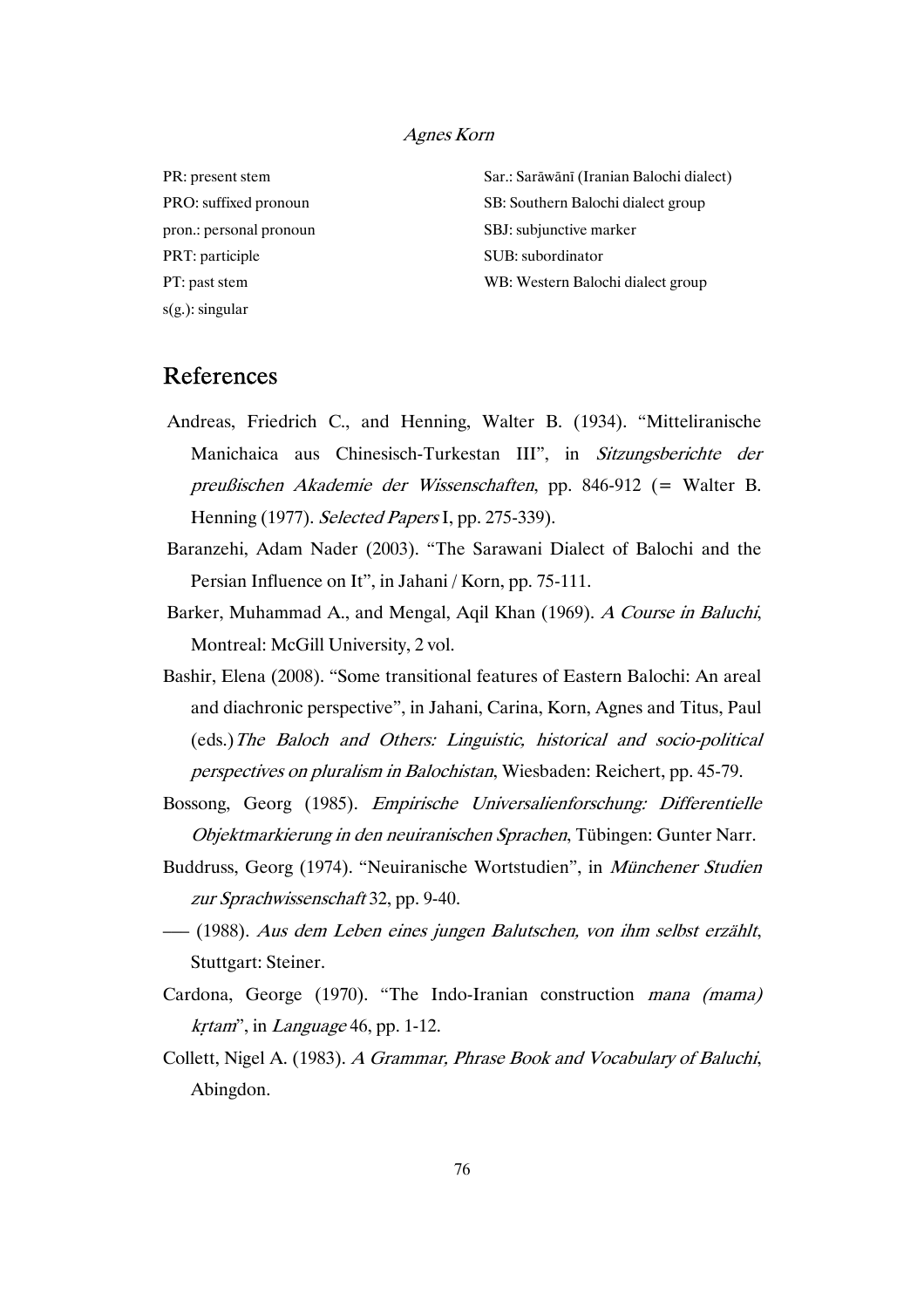- Dames, Mansel Longworth (1881). "A Sketch of the Northern Balochi Language, containing a grammar, vocabulary and specimens of the language" (Extra number of the Journal of the Asiatic Society of Bengal I/1880). Calcutta.
- Dorleijn, Margreet (1996). The Decay of Ergativity in Kurmanci: Language Internal or Contact Induced?, Tilburg: Tilburg University Press.
- Durkin-Meisterernst, Desmond (2002). "The uses of baw- in Parthian", in Huyse, Philip (ed.), *Iran: Questions et connaissances. Actes du IVe congrès* des études iraniennes organisé par la Societas Europaea Iranologica I [Studia Iranica Cahier 25], Paris, pp. 47-62.
- Elfenbein, Josef (1966). The Baluchi Language. A Dialectology with Texts, London: SOAS.
- ––– (1982). "Notes on the Balochi-Brahui Linguistic Commensality", in Transactions of the Philological Society, pp. 77-98.
- ––– (1990). An Anthology of Classical and Modern Balochi Literature, Wiesbaden: Harrassowitz, 2 vol.
- Farrell, Tim (1990). Basic Balochi. An Introductory Course, Naples: Istituto Universitario Orientale.
- ––– (1995). "Fading Ergativity? A Study of Ergativity in Balochi", in Bennett, David C., Bynon, Theodora and Hewitt, B. George (eds.), Subject, Voice and Ergativity: Selected Essays, London: SOAS, pp. 218-243.
- ––– (2003). "Linguistic influences on the Balochi Spoken in Karachi", in Jahani / Korn, pp. 169-211.
- Geiger, Wilhelm (1901). "Die Sprache der Balūtschen", in Geiger, Wilhelm and Kuhn, Ernst (eds.) (1895-1901) Grundriß der iranischen Philologie I, Straßburg: Trübner, pp. 231-248, 417-423.
- Ghilain, Antoine (1939). Essai sur la langue parthe: Son système verbal d'après les textes manichéens du Turkestan oriental, Louvain: Muséon.
- Gilbertson, George W. (1923). The Balochi Language: A grammar and manual. Hertford.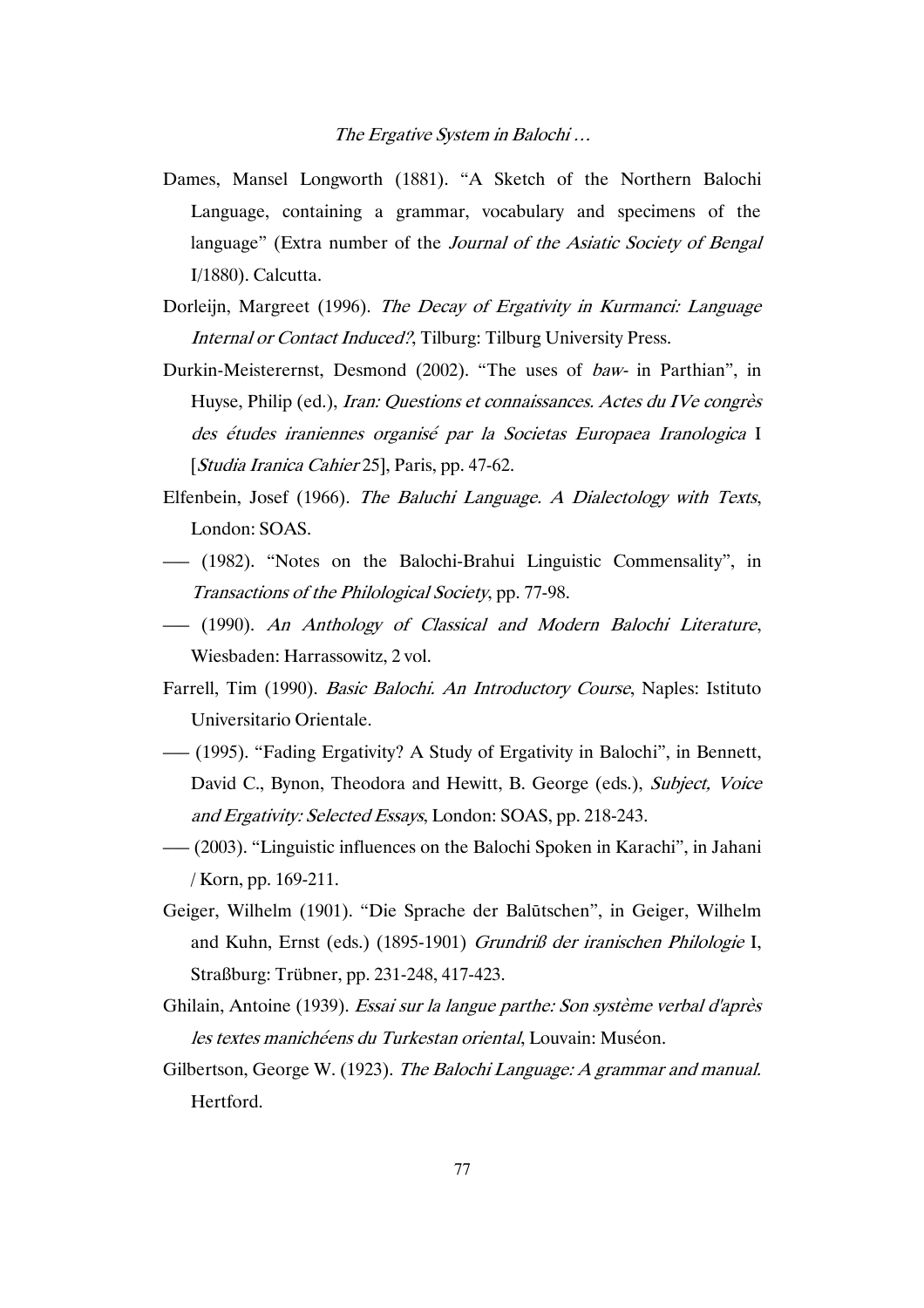- Grierson, George A. (1921). "Balōchī", in Linguistic Survey of India X: Specimens of Languages of the Eranian Family, Calcutta, pp. 327-451.
- Jahani, Carina (1994). "Notes on the use of genitive construction versus *izafa* construction in Iranian Balochi", in Studia Iranica 23, pp. 285-298.
- ––– (2003). "The Case System in Iranian Balochi in a Contact Linguistic Perspective", in Jahani / Korn, pp. 113-132.
- Jahani, Carina, and Korn, Agnes (eds.) (2003). The Baloch and Their Neighbours: Ethnic and Linguistic Contact in Balochistan in Historical and Modern Times, Wiesbaden: Reichert.
- Korn, Agnes (2005). "Das Nominalsystem des Balochi, mitteliranisch betrachtet", in Schweiger, Günter (ed.), Indogermanica: Festschrift Gert Klingenschmitt. Indische, iranische und indogermanische Studien dem verehrten Jubilar dargebracht zu seinem fünfundsechzigsten Geburtstag, Taimering: VWT-Verlag, pp. 289-302.
- ––– (2008). "Marking of arguments in Balochi ergative and mixed constructions", in Karimi, Simin, Samiian, Vida and Stilo, Donald (eds.), Aspects of Iranian Linguistics, Newcastle: Cambridge Scholars Publishing, pp. 249-276.
- MacKenzie, D. Neil (1961). Kurdish Dialect Studies I, London: Oxford University Press.
- Moškalo, Vyačeslav V. (1985). "Sprjaženie perexodnyx glagolov prošedšego vremeni v beludžskom jazyke", in Iranskoje jazykoznanije. Ežegodnik 1981. Moscow, pp. 113-125.
- Nawata, Tetsuo (1981). Baluchi, Tokyo: Tokyo University of Foreign Studies.
- Nyberg, Henrik S. (1974). A Manual of Pahlavi II: Ideograms, Glossary, Abbreviations, Index, Grammatical Survey, Corrigenda to Part I, Wiesbaden: Harrassowitz.
- Rastorgueva, Vera S., and E. K. Molčanova (1981). "Parfjanskij jazyk", in Abaev, Vasilij I. et al. (eds.), Osnovy iranskogo jazykoznanija: Sredneiranskie jazyki. Moscow, pp. 147-232.